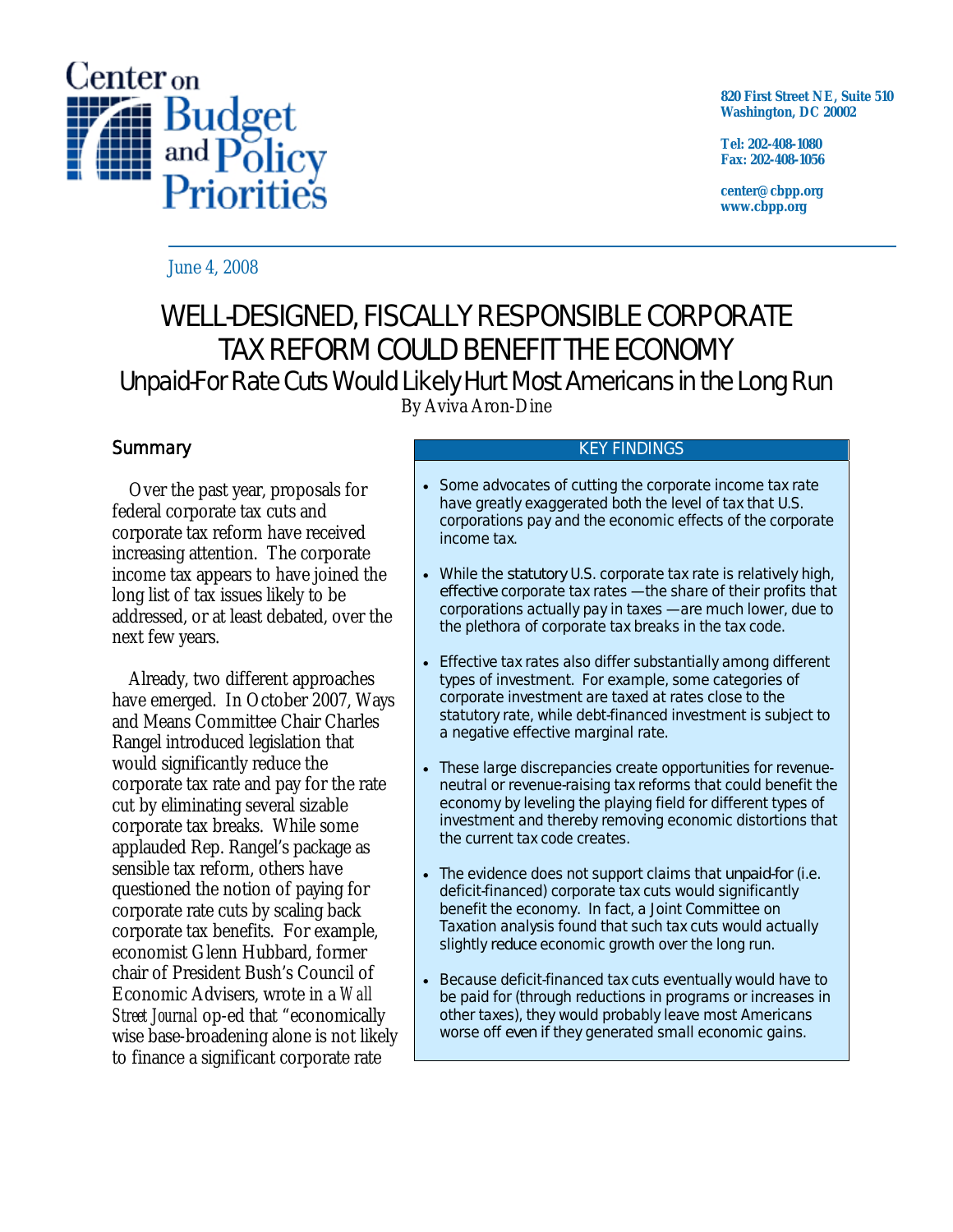$cut"$ <sup>1</sup> — that is, it would not be possible to finance a corporate rate cut of the desired magnitude through base-broadening measures without harming the economy.

 The Bush Administration initially appeared to endorse the rate-reducing, base-broadening tax reform model embodied in Rep. Rangel's proposal. In July 2007, the Treasury Department issued a major report on business taxation that offered options for financing a corporate rate cut by eliminating corporate tax breaks.<sup>2</sup> But in a December follow-up report, the Treasury commented, "it remains unclear whether a revenue-neutral reform would provide a reduction in business taxes sufficient to enhance the competitiveness of U.S. businesses.<sup>53</sup> The implication of this and other such statements is that the overall corporate tax burden, not just the statutory tax rate, needs to be lowered substantially and that paying for a rate cut with base broadening would reduce or eliminate its economic benefits.

 Given the serious fiscal challenges the nation faces, it is fortunate that these claims are mistaken. Far from being in conflict, *fiscal responsibility and economic efficiency are complementary goals for corporate tax reform*. Reforms that eliminate inefficient tax subsidies and thereby raise revenue would also have the effect of leveling the playing field for different forms of investment, making the corporate income tax more economically efficient.

This analysis makes three main points.

• **U.S. corporate tax rates are lower, and the economic effects of the U.S. corporate income tax likely smaller, than is often suggested.** Some have claimed that the U.S. corporate tax rate is out of line with international norms and unduly burdens American businesses. However, these critics typically focus only on the *statutory* marginal tax rate. The Treasury Department, the Congressional Budget Office (CBO), and other researchers have found that *effective* corporate tax rates — the share of the return on corporate investment that is actually paid in taxes — are far lower than the statutory rate and, depending on the category of investment, are similar to, only modestly higher than, or significantly lower than effective corporate tax rates in other developed countries. As the Treasury Department explained, the United States has a high statutory rate but a low effective rate because of its "narrow corporate tax base," which is the result of "accelerated depreciation allowances [and] special tax provisions for particular business sectors … as well as debt finance and tax planning."4

Moreover, while there is good reason to think that the corporate income tax has some economic costs, claims that it greatly harms the U.S. economy or significantly reduces U.S. wages rest on studies that are not applicable to the United States or that suffer from a number

3 Office of Tax Policy, U.S. Department of the Treasury, "Approaches to Improve the Competitiveness of the U.S. Business Tax System for the 21st Century," December 20, 2007, http://www.ustreas.gov/press/releases/reports/hp749\_approachesstudy.pdf.

<sup>-</sup>1 R. Glenn Hubbard, "The Corporate Tax Myth," *Wall Street Journal*, July 26, 2007.

<sup>2</sup> Treasury also considered the possibility of using base broadening to pay for partial expensing of corporate investment, an approach that could be highly problematic if not coupled with other changes; see the box on page 19. U.S. Department of the Treasury, "Treasury Conference on Business Taxation and Global Competitiveness: Background Paper," July 23, 2007, http://www.treas.gov/press/releases/reports/07230%20r.pdf.

<sup>4</sup> Office of Tax Policy, U.S. Department of the Treasury, "Approaches to Improve the Competitiveness of the U.S. Business Tax System for the 21<sup>st</sup> Century."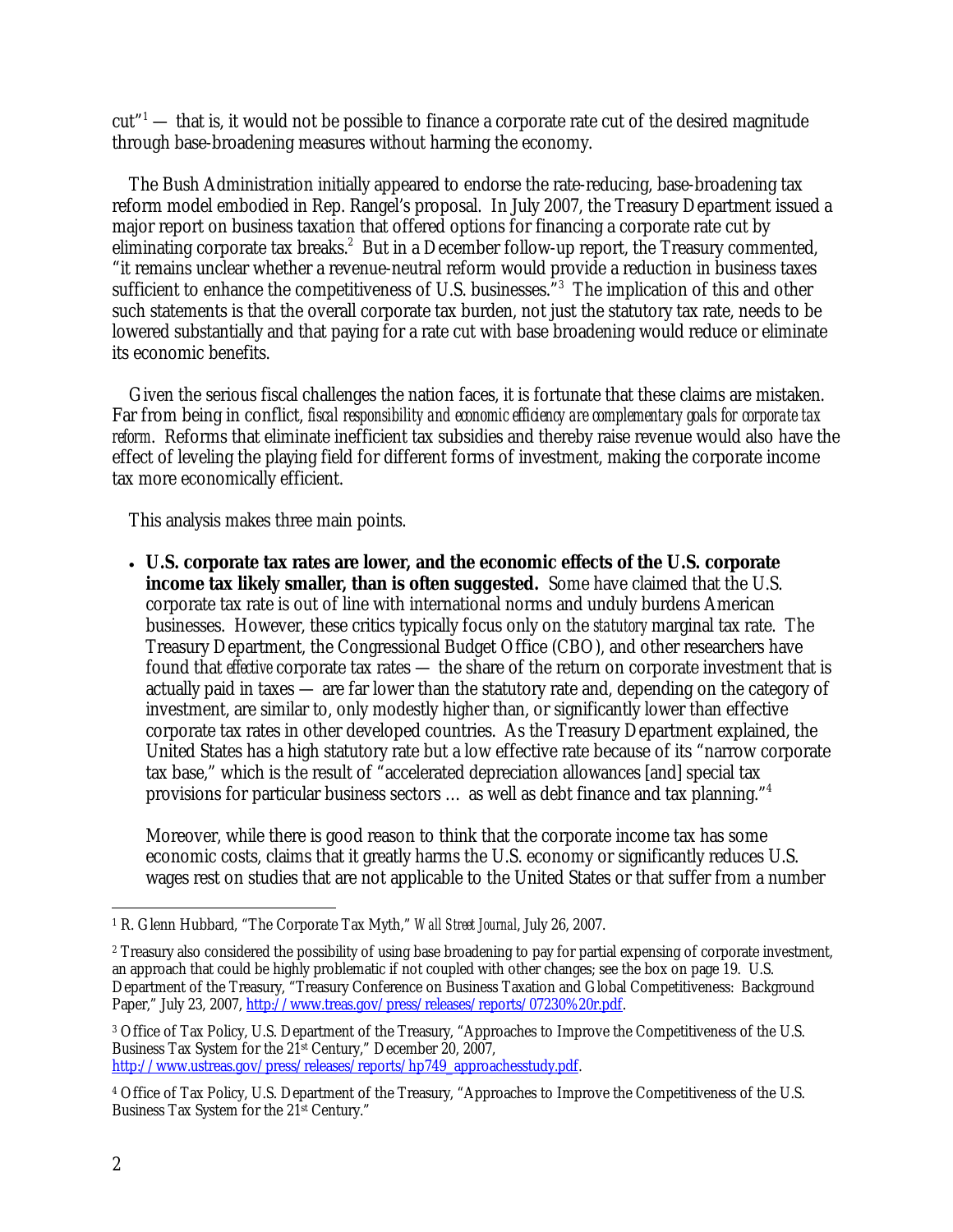of other problems. As the non-partisan Congressional Research Service (CRS) concluded in a recent report, "many of the concerns expressed about the corporate tax are not supported by empirical data… Claims that high U.S. rates will create problems for the United States in a global economy suffer from a misrepresentation of the U.S. tax rate compared to other countries and are less important when capital is imperfectly mobile, as it appears to be."5

- **Unpaid-for corporate rate cuts are unlikely to significantly help the economy; in fact, a Joint Committee on Taxation study found they could harm it.<sup>6</sup> This could occur because** the deficits and debt that result from unpaid-for tax cuts have negative economic effects, which can outweigh the economic benefits of the tax cuts themselves. Furthermore, in the long run, deficit-financed tax cuts have to be paid for, either through increases in other taxes or through cuts to government services. Given these eventual financing costs, unpaid-for corporate tax cuts would likely leave most Americans worse off in the long run, even if they generated modest economic benefits.
- **Large disparities in the treatment of different types of corporate investment create opportunities for reforms that could be revenue neutral — or even raise revenue**  while at the same time improving economic efficiency. The wide variation that exists today in corporate tax rates on different forms of investment creates economic distortions and inefficiency, since it encourages businesses to choose among investments based on their tax benefits instead of their real economic value. Thus, reforming the corporate tax so as to equalize effective tax rates among different types of investment would likely have economic benefits.

Such reform might involve lowering the statutory corporate rate while scaling back corporate tax breaks. As Brookings Institution economist and Hamilton Project director Jason Furman has explained, "Both halves of this classic equation have the potential for helping the economy by eliminating the perverse incentives to invest in tax-favored activities rather than in more economically productive activities."7

# I. Corporate Rates Are Lower, and Economic Effects Smaller and More Uncertain, Than Is Often Suggested

Most recent arguments for simply reducing the corporate tax rate (without enacting basebroadening measures to offset the revenue losses) rest on the premise that the U.S. corporate rate is so high as to be out of line with international norms and that this reduces the competitiveness of U.S. businesses, seriously damages the U.S. economy, and dramatically lowers workers' wages.

 $\overline{a}$ 5 Jane G. Gravelle and Thomas L. Hungerford, "Corporate Tax Reform: Issues for Congress," Congressional Research Service, updated April 22, 2008.

<sup>6</sup> Joint Committee on Taxation, "Macroeconomic Analysis of Various Proposals to Provide \$500 Billion in Tax Relief," JCX-4-05, March 1, 2005, http://www.house.gov/jct/x-4-05.pdf.

<sup>7</sup> Jason Furman, "Corporate Taxes, in Need of Reform," *Washington Post*, October 27, 2007, http://www.brookings.edu/opinions/2007/1027\_corporate\_taxes\_furman.aspx.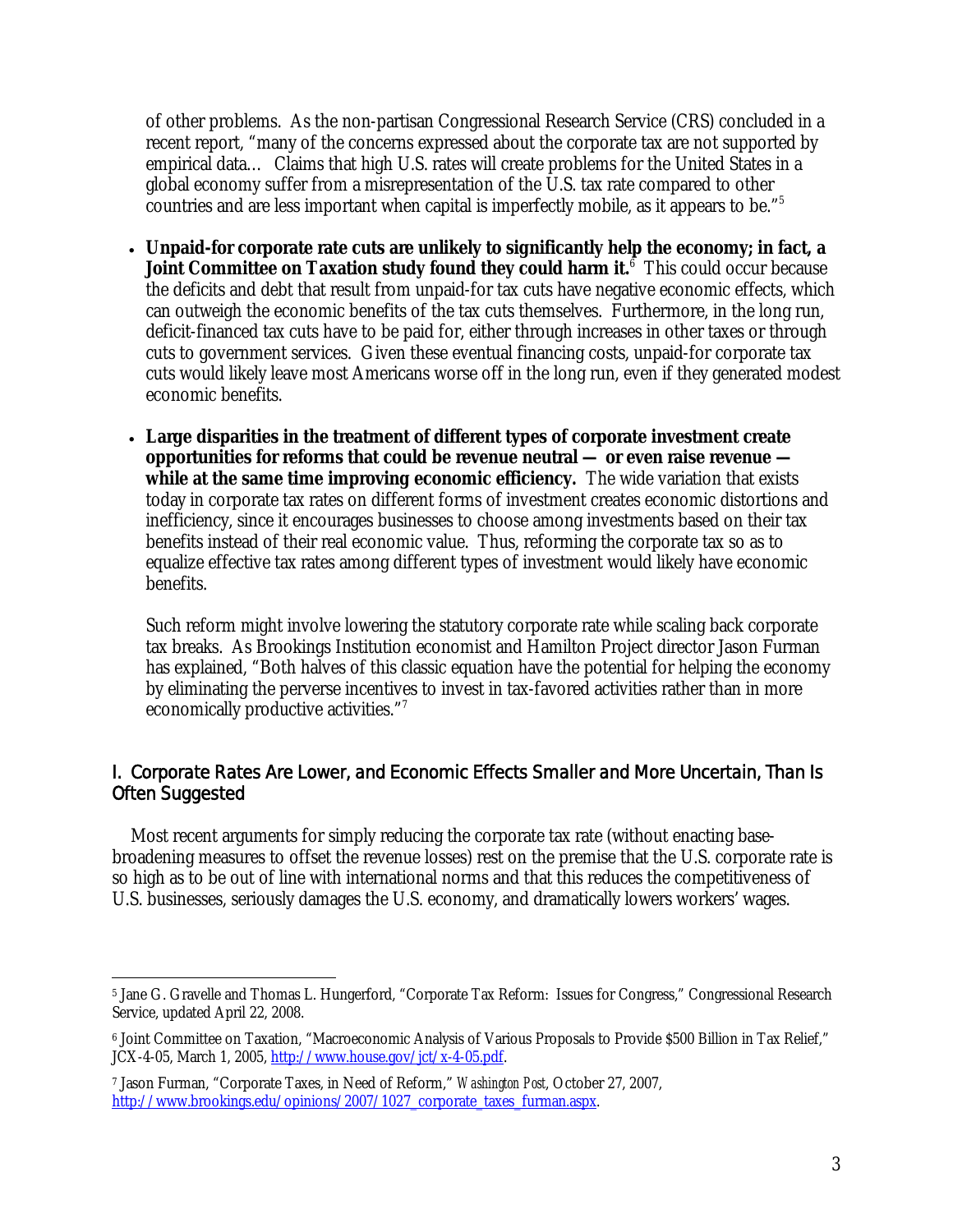This claim ignores three crucial points. First, U.S. effective corporate tax rates are far lower than the statutory rate. Second, the evidence that the corporate tax has a large effect on the U.S. economy is weak, and substantial uncertainty surrounds the question of who bears the corporate tax burden. Third, many of the economic distortions created by the corporate tax arise not from the overall level of the tax burden but from the large variation in effective rates on different types of corporate investment.

The first and second of these issues are discussed below. The third is discussed in section III of this analysis.

#### How High Is the U.S. Corporate Rate?

In an editorial published last summer, the *Wall Street Journal* observed that the statutory U.S. corporate tax rate is high relative to other countries, and yet the U.S. corporate tax raises relatively little revenue as a share of GDP. The *Journal*'s conclusion was that the U.S. must be on the "wrong side of the Laffer Curve," with corporate tax rates reducing investment enough to actually reduce revenue.<sup>8</sup>

The mystery the editorial pointed to is a real one. Despite a statutory corporate tax rate higher than those of most other Organization for Economic Co-operation and Development (OECD) countries, U.S. corporate tax revenues in recent years have typically fallen well below the OECD average, measured as a share of Gross Domestic Product.

As discussed below, however, the *Journal*'s theory is extremely implausible. The real explanation appears to be that the U.S. couples its high statutory marginal tax rate with very generous corporate tax loopholes, reducing *effective* marginal tax rates to levels similar to or lower than those of other OECD countries.

In a 2005 study, CBO used a data series constructed by three economists at the London-based Institute for Fiscal Studies to compare statutory and effective corporate marginal tax rates across countries.<sup>9</sup> The effective marginal rate is typically the best indicator of how the corporate tax affects incentives to invest, because it measures how much the corporate tax increases what an investment needs to earn in order for it to be worth undertaking.<sup>10</sup> The data series that CBO used computes

 $\overline{a}$ 

<sup>8</sup> *Wall Street Journal*, "We're Number One, Alas," July 13, 2007.

<sup>9</sup> The CBO study is Congressional Budget Office, "Corporate Income Tax Rates: International Comparisons," November 2005, http://cbo.gov/ftpdocs/69xx/doc6902/11-28-CorporateTax.pdf. Effective tax rates were estimated by Michael P. Devereux, Rachel Griffith, and Alexander Klemm and are available on the website of the Institute for Fiscal Studies, at http://www.ifs.org.uk/publications.php?publication\_id=3210. The methodology is described in Devereux, Giffith, and Klemm, "Corporate Income Tax Reforms and International Tax Competition," *Economic Policy*, October 2002. Since the CBO study appeared, tax rate estimates for 2005 have become available.

<sup>&</sup>lt;sup>10</sup> The statutory corporate marginal tax rate is the rate specified by tax law. For example, in the United States, the top federal statutory corporate rate is 35 percent.

The "effective corporate marginal tax rate" is the percentage of investment returns that is paid in taxes on a "marginal" investment, where a marginal investment is one that earns returns just high enough to make it worthwhile. The effective marginal tax rate is often the best measure of how the corporate tax affects incentives to invest. This is because the share of pre-tax investment returns that must be paid in tax on a "marginal" investment is a measure of how much the corporate income tax adds to what an investment otherwise needs to earn in order for it still to be worth undertaking after taxes.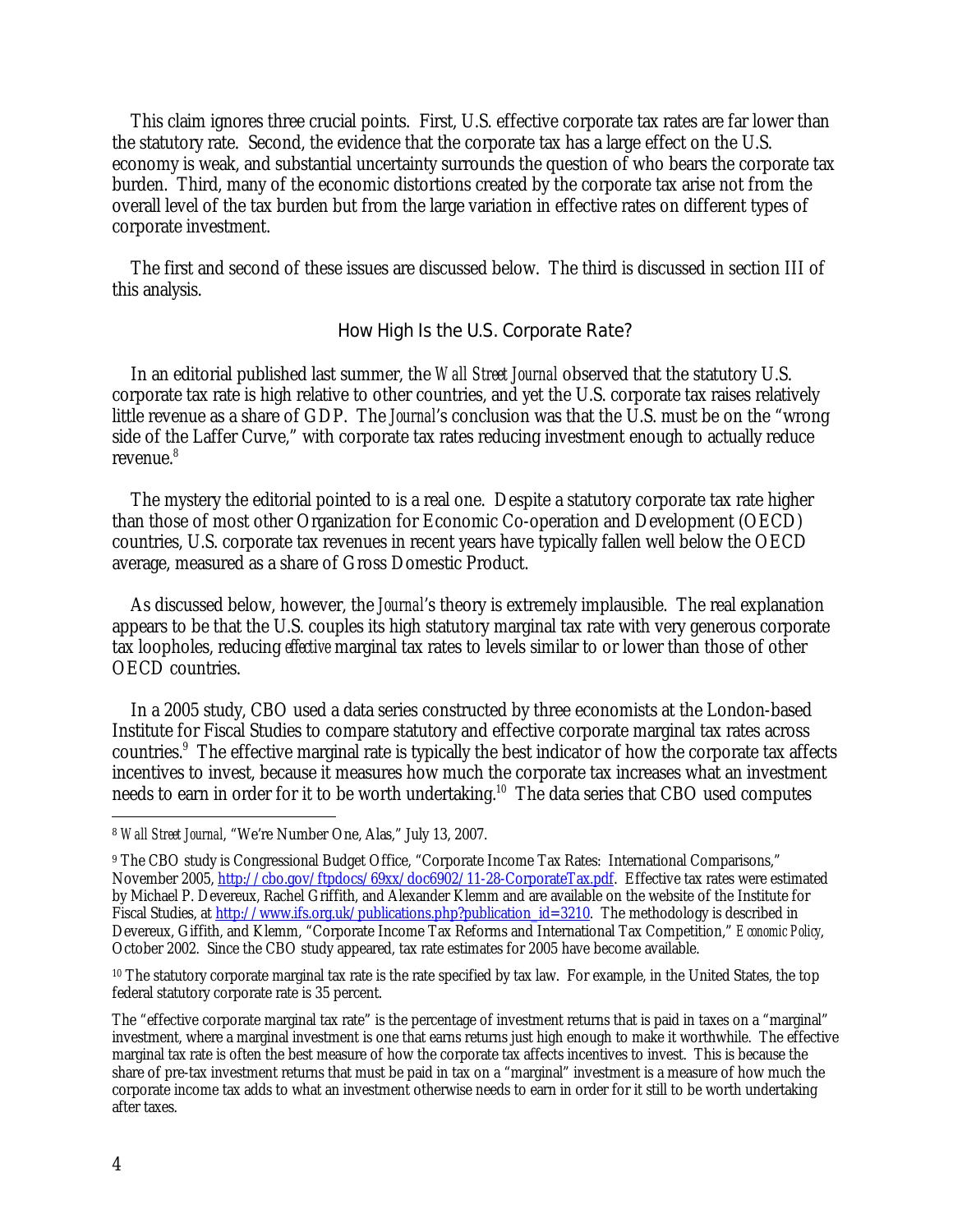effective marginal corporate rates for 19 OECD countries, including the United States, based on statutory tax rates and each country's rules for deducting ("depreciating") the costs of investments.<sup>11</sup>

 Figure 1 compares U.S. corporate marginal tax rates with those of other countries. It shows that the U.S. statutory rate is indeed relatively high. (Note that the U.S. statutory rate is shown as 39 percent, rather than 35 percent, because these figures take into account state corporate income taxes.)

 But U.S. *effective* marginal corporate tax rates are much lower than the statutory rate. In 2005, the U.S. effective marginal corporate rate on equity-financed investment in machinery was only 24 percent. The effective marginal corporate rate on debt-financed investment in machinery was *negative*, estimated at -46 percent, meaning that the total value of the deductions companies may claim for such investment significantly exceeds the tax they pay, and other taxpayers in effect subsidize the investment. The U.S. effective marginal rate on debt-financed investment in machinery was the second lowest among the 19 countries studied.<sup>12</sup> (Equity-financed corporate investment is investment financed by stock sales; investors are compensated by payment of dividends. Debt-financed investment is investment financed by issuing bonds; investors are compensated with interest payments. The meaning and economic implications of negative effective marginal tax rates on debt-financed investment are discussed below; see pages 16-20.)

 U.S. effective rates are so much lower than the statutory corporate rate in large part because the U.S. rules for deducting the costs of investments are unusually generous. According to a Treasury Department analysis, they are the third most generous among OECD countries.<sup>13</sup>

"Depreciation" is the term used to refer to an object's gradual loss in value over time (e.g., a five-year-old machine is generally worth less than a new machine). When businesses make an investment, they are allowed to deduct the cost of the investment on their tax returns but must spread the deduction over a period of years. These deductions are intended to reflect the actual depreciation in the value of the investment and are referred to as depreciation deductions.

All else being equal, if tax depreciation rules match economic depreciation — that is, if businesses are allowed to deduct or "write off" the cost of investments at the rate at which the investments actually depreciate in value — then the effective marginal rate will equal the statutory rate. However, in practice, tax deprecation schedules frequently deviate significantly from the true rate of economic depreciation. If tax depreciation is more rapid than economic depreciation, the effective rate will be below the statutory rate. (Conversely, if tax depreciation is slower than economic depreciation, the effective rate will be above the statutory rate.)

<sup>12</sup> Devereux, Griffith, and Klemm do not provide estimates of the overall effective marginal tax rate on corporate investment. They do provide estimates for equity-financed investment in structures, but not for debt-financed investment in structures. While their data show that the U.S. effective tax rate for equity-financed investment in structures is high by international standards, Congressional Budget Office data suggest that the U.S. effective tax rate for debt-financed investment in structures is probably relatively low.

13 U.S. Treasury Department, "Treasury Conference on Business Taxation and Global Competitiveness: Background Paper."

For example, suppose investors demand an after-tax rate of return of 4 percent. Then, in the absence of taxes, any investment earning a return of 4 percent would be worth undertaking. But suppose the effective corporate marginal tax rate is 20 percent. Then this would raise the required *pre-*tax return on investment to 5 percent. (5% - 20%\*5% = 4%.) Only investments earning at least a 5 percent return would be worth undertaking.

<sup>11</sup> Allowing a business to deduct (or "depreciate") more of the cost of an investment up front lowers effective marginal tax rates, while requiring it to depreciate investments over a longer period of time raises effective marginal tax rates.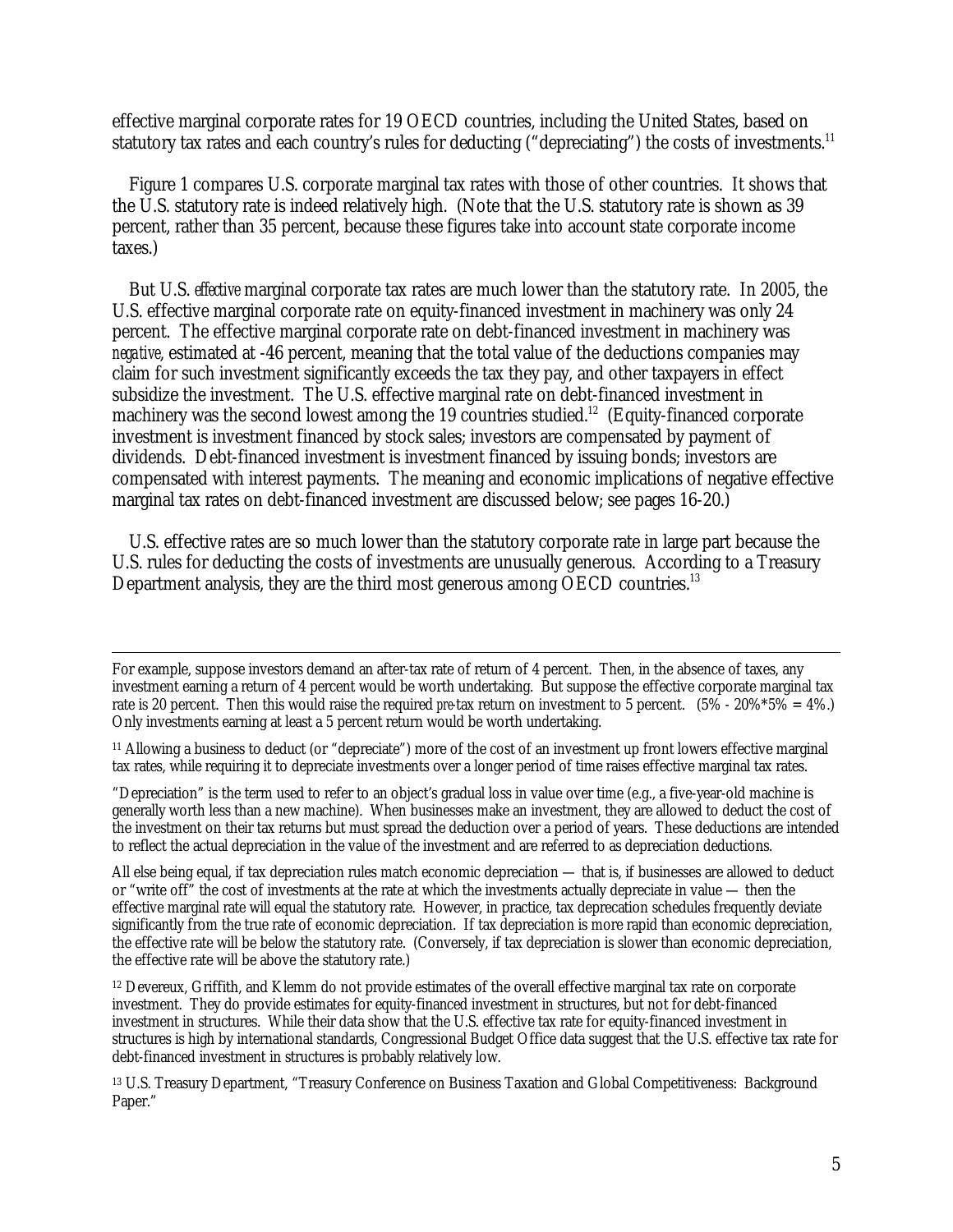The claim is often made that the United States is "falling behind" other developed countries, many of which have reduced their statutory corporate tax rates over the past decade. As Figure 1 shows, this claim ignores the fact that, even with the statutory rate reductions that have taken place in other countries, U.S. effective corporate tax rates remain in line with international norms. Also worth noting, most other countries that have lowered their statutory corporate tax rates have also taken steps to broaden their corporate tax bases, for instance by making depreciation deductions less generous or eliminating inefficient tax subsidies. $14$ 

### *U.S. Rates Are Similar to Those of Other Large, High-Income Countries*

 For many purposes, the most relevant comparisons are between U.S. corporate tax rates and the corporate tax rates of other large, high-income countries. These are the countries that generally offer investment climates most similar to that in the United States, and so they are probably the countries most often competing with the United States for specific investment projects. In addition, these are the countries for which the economic effects of the corporate income tax are probably most similar to its economic effects here.

 As CBO noted in its cross-country study of corporate tax rates, "an international comparison of corporate income tax rates should account for differences among countries. The size of a country's economy as well as its other economic characteristics influences the corporate rate that a country establishes. Consequently, an analysis of tax-rate differentials should recognize the ways in



I



#### And Effective Tax Rate on Debt-Financed Investment in Machinery Is Exceptionally Low...



-14 See for example Devereux, Giffith, and Klemm, "Corporate Income Tax Reforms and International Tax Competition;" Jeffrey Owens, "Fundamental Tax Reform: An International Perspective," *National Tax Journal*, March 2006; and Michael Keen, "The German Tax Reform of 2000," *International Tax and Public Finance*, September 2002.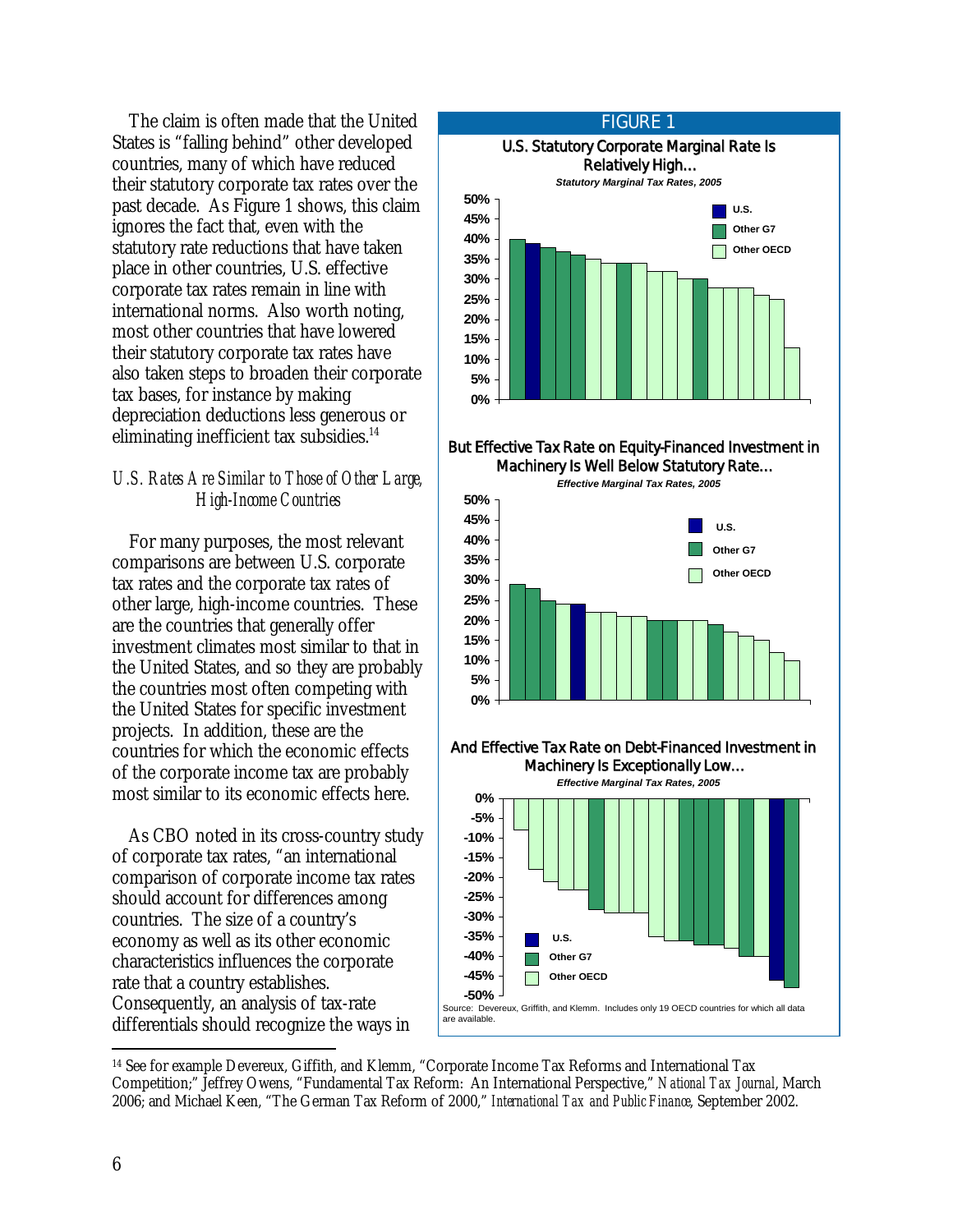which countries vary. For example, comparing corporate income taxes in the United States with those of other large industrialized countries may be more revealing than comparing the United States' corporate tax structure with the structure of much smaller and less industrialized countries."15

CBO then observed, "among the OECD members, the G7 countries are the most similar to the United States in the size of their economies, level of industrialization, and, probably, the degree to which the overall supply of capital and the corporate tax base are sensitive to corporate tax rates." And "although the United States' statutory corporate tax rates are among the highest of those in OECD countries, they are comparable with the statutory rates imposed by other members of the Group of Seven (G7).<sup>"16</sup> Figure 1 shows that U.S. effective marginal tax rates also are more similar to those of other G7 countries than to those of the OECD as a whole.

#### *Actual U.S. Effective Marginal Rates Likely Considerably Lower*

 As noted above, the effective marginal tax rates shown in Figure 1 are estimates based just on the statutory tax rate and depreciation schedules (i.e., the rules that govern tax write-offs for investment purchases). They do not reflect the wide array of other tax breaks available to U.S. corporations, nor do they reflect the effects of tax shelters and illegal tax evasion. This means that actual effective marginal tax rates are likely considerably lower. (They are not necessarily lower *relative to other countries*, however, since other countries offer their own array of tax breaks.)

 The Treasury Department estimates that the revenue loss from corporate tax breaks (known as "tax expenditures") will total more than \$1.2 trillion over the next ten years (2008-2017). Only about a third of this cost arises from provisions taken into account in the effective tax rate estimates cited above, leaving more than \$800 billion in additional corporate tax breaks. (For comparison, total corporate revenues over the same ten-year period are projected to equal \$3.4 trillion.) In addition, the IRS estimates that the corporate tax gap totaled \$30 billion in 2001: that is, another \$30 billion was owed but not paid in corporate taxes.<sup>17</sup>

 (In addition to lowering overall tax levels, tax expenditures typically widen the discrepancies in tax rates on different types of corporate investment, an issued discussed in more detail in section III.)

### Impact of Corporate Tax on Investment Is Uncertain and Likely Smaller Than Is Often Suggested

 There are various channels through which the corporate income tax might affect the economy. First, it might influence businesses' decisions about whether to incorporate, whether to finance investment with debt or equity, and what types of investment to undertake. These issues are discussed in section III of this analysis.

 What has received considerably more attention, however, is the potential impact of the corporate tax on the overall level of investment. In theory, the corporate tax could reduce U.S. domestic investment in two ways: it could reduce Americans' saving, and it could lead investors to invest in

<sup>-</sup>15 Congressional Budget Office, "Corporate Income Tax Rates: International Comparisons."

<sup>&</sup>lt;sup>16</sup> Congressional Budget Office, "Corporate Income Tax Rates: International Comparisons."

<sup>&</sup>lt;sup>17</sup> Internal Revenue Service, "Tax Gap Facts and Figures," http://www.irs.gov/pub/irs-utl/tax\_gap\_facts-figures.pdf.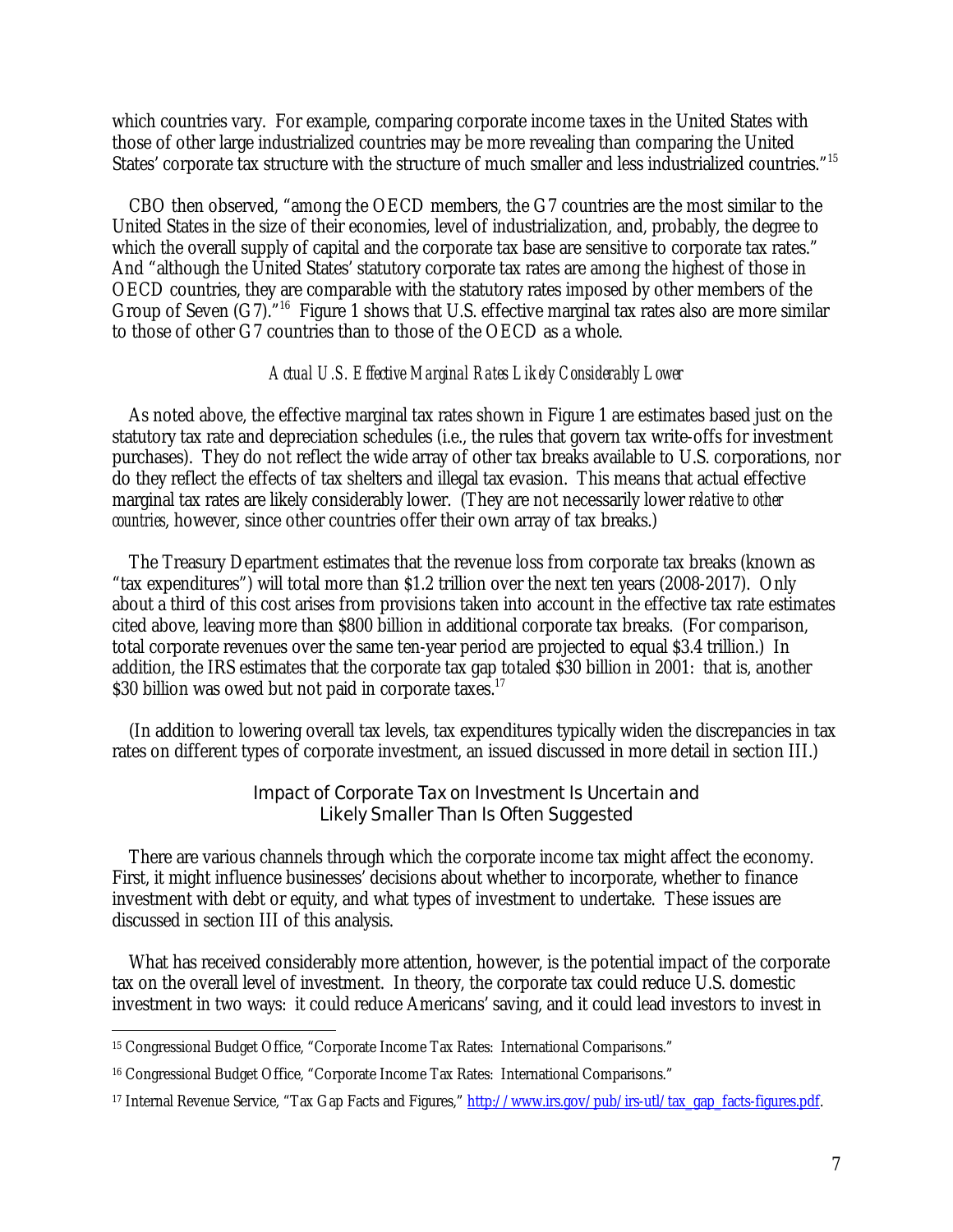other countries instead of in the United States. In practice, the corporate tax appears to have little effect on saving and, although its effects on investment location decisions remain highly uncertain, the more extreme claims that have been made about these effects suffer from multiple flaws.

#### *The Effect of the Corporate Income Tax on Saving*

 The corporate income tax is largely a tax on investment income — that is, on the returns to saving. Thus, it could potentially lead Americans to save less than they otherwise would.

 But according to the Congressional Research Service, "most empirical evidence seems to point to little savings response [to taxes on capital income]. The savings rate has been relatively constant during most of the post war period, and attempts to formally estimate the savings response, while problematic, have found small effects of varying sign."18 While economists still debate what drives saving decisions, evidence suggests that many people decide how much to save without reference to the after-tax rate of return. For example, it appears that many people decide how much to save on the basis of simple rules of thumb, like saving a target amount or a target percentage of income, or saving whatever amount of current income is not required to attain some desired level of consumption. Since these rules of thumb are not based on the after-tax rate of return, the savings behavior of individuals who rely on them will be largely independent of tax rates.

 In a review of the economics literature on the corporate income tax, Alan Auerbach, an economist at the University of California, Berkeley and one of the foremost experts on corporate taxation, began by dismissing the issue of the savings response, commenting, "it's a theoretically sound point, but empirically it's difficult to demonstrate convincingly."<sup>19</sup> The real question, he concluded, was how the corporate tax affects the location of investment in today's more open global economy.

#### *The Effect of the Corporate Income Tax on Investment Location Decisions*

 The current debate about the corporate income tax centers on that question: how does the corporate tax affect the level of investment in the United States, given that capital is mobile across borders? In a more open world economy, firms can generally avoid paying U.S. corporate income tax by locating investments, such as new manufacturing plants, in other countries.<sup>20</sup> Thus, the corporate income tax might induce firms to invest in other countries, rather than the United States.

 Provided that total national saving did not change (see the discussion above), this sort of investment shifting would have little effect on total U.S. national income. Whether U.S. savers invest in the United States or elsewhere, the returns to the investment accrue to them and are part of

 $\overline{a}$ 18 Jane G. Gravelle, "Distributional Effects of Taxes on Corporate Profits, Investment Income, and Estates," Congressional Research Service, updated May 7, 2007.

<sup>19</sup> Alan Auerbach, presentation at Urban-Brookings Tax Policy Center and International Tax Policy Forum Conference, "Who Pays the Corporate Income Tax in an Open Economy?" December 18, 2007.

<sup>&</sup>lt;sup>20</sup> In theory, U.S. corporations are required to pay tax on their worldwide income. However, they can defer taxes indefinitely by reinvesting profits abroad, and other legal tax avoidance mechanisms are also available.

The corporate income tax might also be expected to discourage investors (both U.S. and foreign) from investing in U.S. corporations.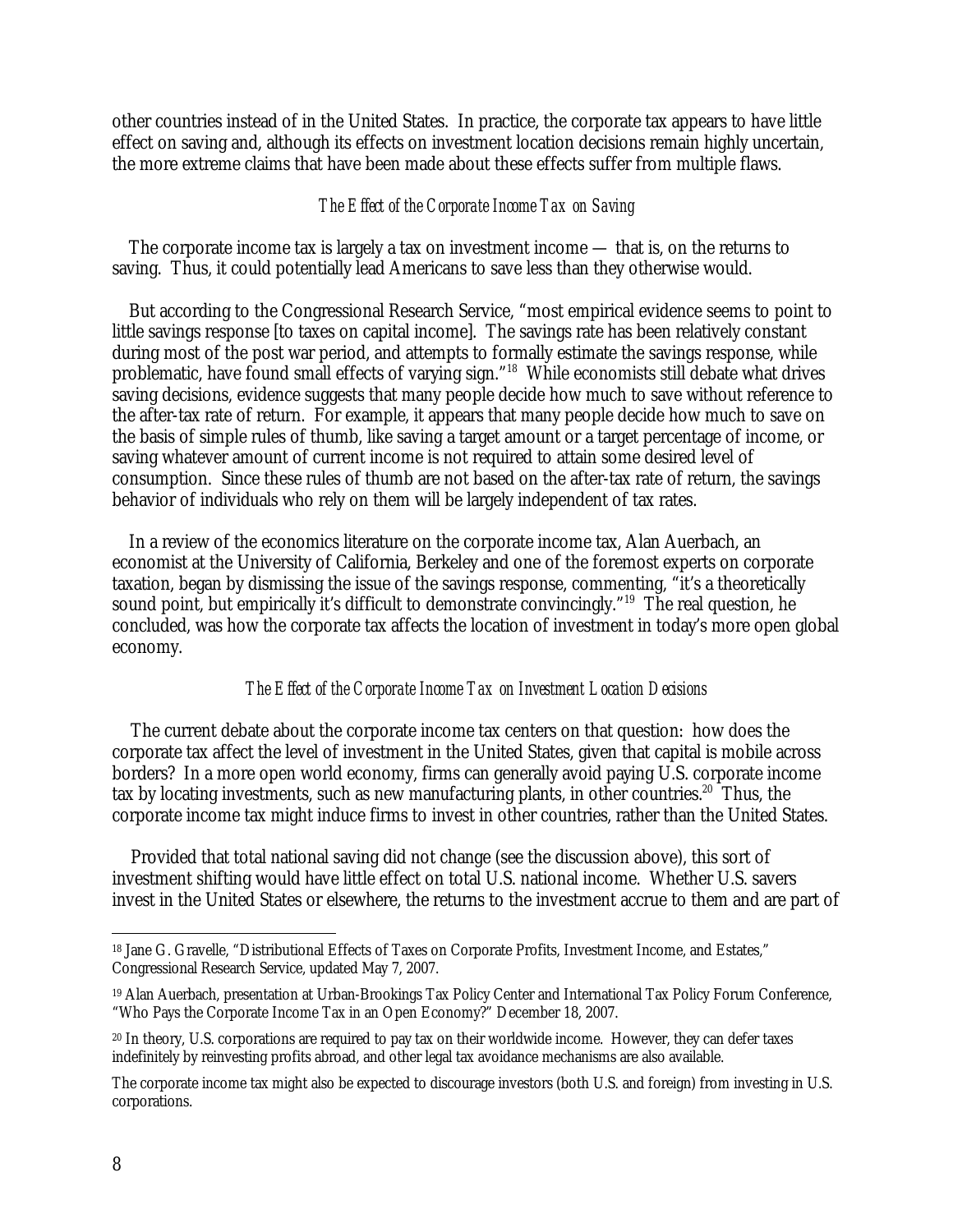U.S. national income.<sup>21</sup> (Similarly, whether foreign savers invest in the United States or elsewhere, the returns on their investments accrue to them and are not part of U.S. national income.) But the movement of capital abroad could have important distributional consequences. Traditionally, economists have believed that the corporate tax was borne by investors in the form of lower returns on their investment. If the corporate tax led firms to invest less in the United States, however, this would decrease the size of the U.S. capital stock. With less capital available, U.S. workers would be less productive, and their wages would be lower.<sup>22</sup> Thus, in an open global economy, some of the burden of the corporate income tax could be shifted from U.S. investors to U.S. workers. (Foreign workers, in contrast, would gain, since the capital stock in their countries would be larger.)

 It is certainly plausible that the corporate income tax has some effect on investment location decisions. Unlike in the case of individuals' work and saving choices, where most empirical evidence suggests relatively little response to taxation,<sup>23</sup> there is considerable empirical evidence that firms' investment decisions are sometimes quite sensitive to tax considerations.<sup>24</sup>

 There is not, however, evidence to substantiate the stronger claims that have been made about the corporate income tax and the economy. Rather, claims that the corporate tax has such large effects on investment that cutting corporate rates would "pay for itself" or that the full burden of the tax is shifted to workers rest on the misuse of academic studies or on studies that themselves suffer from the following flaws:

• **Ignoring the fact that the United States is a special case.** Assertions about the large effects of the corporate income tax often rest on economic models of *very small, very open* economies; the prototypical example of such an economy might be Singapore or Ireland. The assumption animating these models is that, if a corporate income tax is imposed, capital will flee the country until the scarcity of investment funds raises interest rates enough to fully counterbalance the effects of the tax.<sup>25</sup> The investors who remain in the country end up just as well off as they were before, but the capital stock is much smaller, and workers' wages fall commensurately.

To state the obvious, the United States is not Singapore or Ireland. The United States is the world's largest economy and, for various reasons, investors appear to be willing to invest in the

-

<sup>&</sup>lt;sup>21</sup> There would be some loss to U.S. — and worldwide — income, because the tax would lead firms to invest abroad even when somewhat more productive investment opportunities were available in the United States. However, economic theory suggests these losses would be much smaller than those that would result from a reduction in total worldwide investment.

<sup>22</sup> Some have argued that the corporate tax costs America jobs because reduced investment in the United States reduces demand for U.S. labor. This could, in theory, reduce U.S. employment. In practice, however, most economists believe that reduced demand for labor translates into lower wages, rather than reduced employment (at least over the long run), because workers are generally willing to accept lower-paying jobs rather than become unemployed.

<sup>23</sup> See for example Congressional Budget Office, "The Effect of Tax Changes on Labor Supply in CBO's Microsimulation Tax Model," Background Paper, April 2007, http://cbo.gov/ftpdocs/79xx/doc7996/04-12- LaborSupply.pdf. See also the discussion of individual savings behavior on page 8 of this analysis.

<sup>&</sup>lt;sup>24</sup> See for example Michael P. Devereux and Rachel Griffith, "Evaluating Tax Policy for Location Decisions," *International Tax and Public Finance*, 2003.

<sup>&</sup>lt;sup>25</sup> That is, investors will leave the country until the scarcity of investment funds leads to enough of an increase in the rate of return on investment to make up for the tax.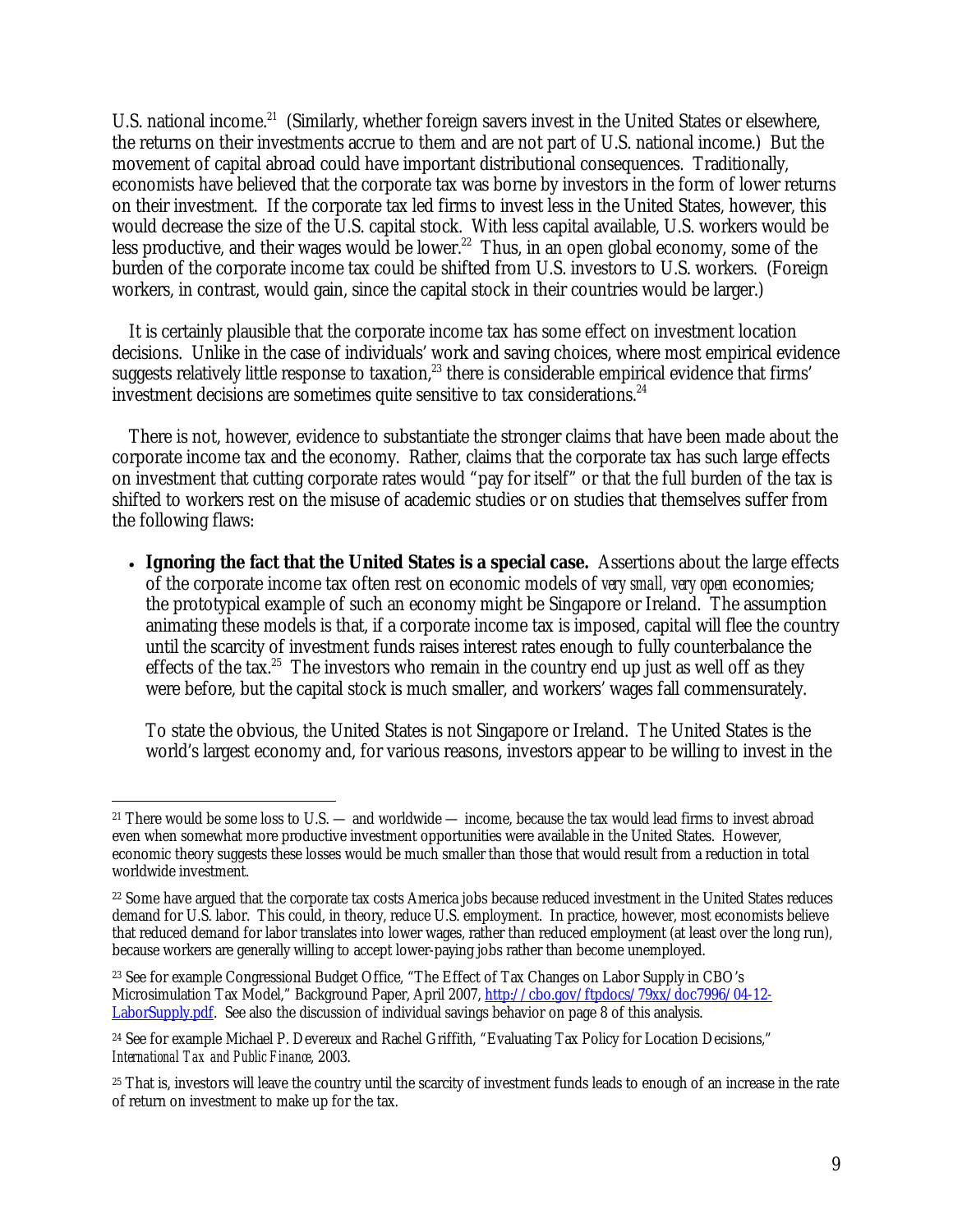United States even when somewhat higher after-tax returns are available elsewhere.<sup>26</sup> These facts reduce the impact of the U.S. corporate income tax on investment, because they reduce investors' responsiveness to taxes. For this reason, results derived from theoretical models of small, open economies — or from cross-country studies where most of the countries in the sample are far smaller than the United States — are generally not applicable to the United States.

In response to such considerations, Jane Gravelle, senior economic policy Specialist at the Congressional Research Service, and Kent Smetters, an economist at the University of Pennsylvania, developed a more complex model of the corporate income tax and the economy, one capable of distinguishing between small and large countries and of taking into account various other factors. When they used their model to examine the case of a small, fully open economy, they obtained the usual result that a higher-than-average corporate income tax would cause massive capital flight, and the corporate tax would thus be fully shifted to workers. But when they recalibrated their model for a country more like the United States, they found that the effect on investment was much smaller and that between 70 and 90 percent of the corporate tax was borne by investors.<sup>27</sup> Moreover, Gravelle has since commented that even this model probably overstates the effect of the U.S. corporate income tax on investment location decisions, for such reasons as that it does not take into account the negative effective marginal tax rates on debt-financed investment in the United States, an issue discussed above.<sup>28</sup>

• **Conflating profit shifting and real investment decisions.** In an open economy, firms have an incentive to move investment to low-tax countries. But they have an even stronger incentive to *make it appear* that they have moved investment to low-tax countries or to make it appear that their profits were earned in low-tax countries. This practice, known as "profit shifting," is widely believed to be very prevalent, and it may contaminate some of the data used to assess how the corporate income tax affects investment and the economy. Profit shifting may make it appear that investment and corporate profits in low-tax countries are higher than they actually are (and, correspondingly, that investment and profits in high-tax countries are lower).<sup>29</sup>

Profit shifting is a problem in its own right; it is a form of tax evasion that reduces tax revenues, and it means that resources are being wasted on tax planning that could be more productively employed in other ways. But it is very distinct from the real movement of investment and does not have the same effect on wages. It is generally best addressed through measures that improve tax enforcement and minimize opportunities for evasion.

<sup>-</sup>26 See Congressional Budget Office, "Why Does U.S. Investment Abroad Earn Higher Returns Than Foreign Investment in the United States?" November 30, 2005, http://cbo.gov/ftpdocs/69xx/doc6905/11-30-Cross-BorderInvestment.pdf.

<sup>27</sup> Jane G. Gravelle and Kent A. Smetters, "Does the Open Economy Assumption Really Mean That Labor Bears the Burden of a Capital Income Tax?" *Advances in Economic Analysis and Policy*, vol. 6, issue 1, 2006.

<sup>28</sup> Jane G. Gravelle and Thomas L. Hungerford, "Corporate Tax Reform: Issues for Congress."

<sup>&</sup>lt;sup>29</sup> For a discussion of how profit shifting might affect the results of studies of the effects of the corporate income tax on the economy and wages, see William Randolph's critique of Mihir A. Desai, Fritz C. Foley, and James R. Hines, Jr.'s paper, "Labor and Capital Shares of the Corporate Tax Burden: International Evidence," at the American Enterprise Institute conference, "Assessing the Effects of Corporate Taxation," March 17, 2008. Audio and video of the conference are available on the AEI website, http://www.aei.org/events/filter.all,eventID.1683/event\_detail.asp.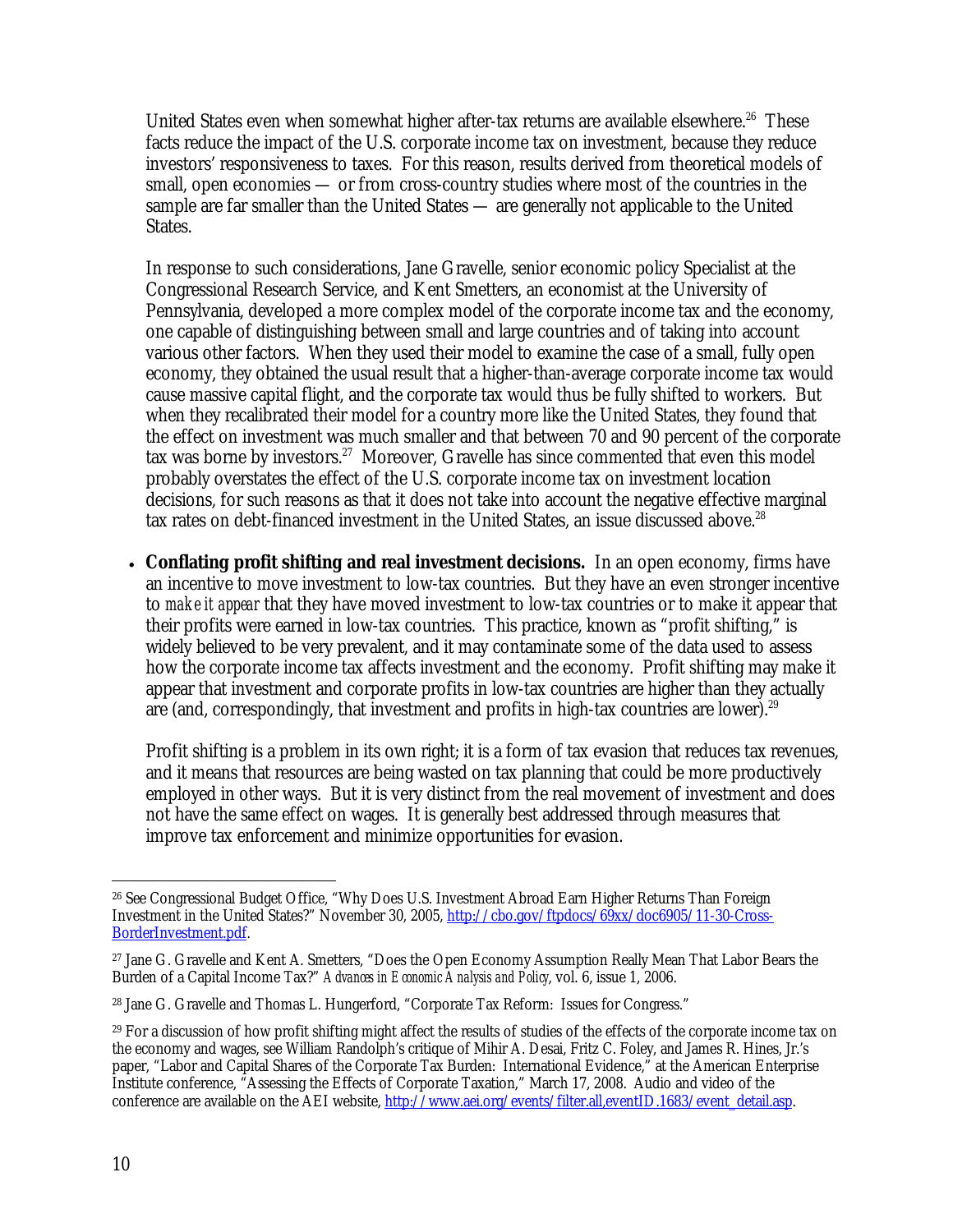# Kevin Hassett and Aparna Mathur's Study of the Corporate Income Tax and Wages

Of the recent studies of the corporate income tax and the economy, the one that has probably garnered the most attention is a study by American Enterprise Institute researchers Kevin Hassett and Aparna Mathur of the corporate income tax and wages.\* Hassett and Mathur examined cross-country data on corporate tax rates and manufacturing wages and concluded that higher statutory corporate tax rates lead to lower wage rates.

Hassett and Mathur's results should be viewed with considerable skepticism, for four main reasons:

- **The results are on their face implausible.** As the Congressional Research Service explained, "These results imply that a dollar increase in the corporate tax would decrease wages by \$22 or \$26, an effect that no [economic] model could ever come close to predicting."\*\* In addition, Hassett and Mathur concluded that increases in corporate tax rates affected wages within five years. In contrast, economic theory suggests that it would take decades for the effects of a corporate tax increase on wages to materialize since it would take that long for the country's capital stock to fully adjust to the tax change.
- **Small changes in methodology appear to generate large changes in results.** One way economists generally assess studies is by examining whether their conclusions are robust to small changes in methodology. But CRS concluded that after making certain small adjustments to Hassett and Mathur's approach, "we can find no evidence that changes in the top corporate tax rate affect wage rates in manufacturing."
- **Hassett and Mathur's approach depends on the almost certainly incorrect assumption that the effects of the corporate income tax on wages are the same (or at least similar) in every country.** Because of the way Hassett and Mathur conducted their study, their results are meaningful only if the underlying relationship between the key variables is more or less the same in all countries. But as discussed on pages 9-10, the economic effects of the corporate income tax likely differ significantly across countries. In particular, they are probably much weaker in a country like the United States than in smaller countries.\*\*\*
- **The results of these types of cross-country studies should always be viewed somewhat skeptically.** It is extraordinarily difficult to control for all of the factors that differ across countries and influence wages. If any of the omitted factors are correlated with corporate tax rates, the study will not provide accurate estimates of the effects of the corporate income tax, because some of the effects it attributes to the corporate tax will really be due to the missing factors. As Harvard economist (and former chair of President George Bush's Council of Economic Advisers) Greg Mankiw explained in a paper analyzing these types of studies, "Using these regressions to decide how to foster growth is also most likely a hopeless task. … Policymakers who want to promote growth would not go far wrong ignoring most of the vast literature reporting growth regressions."\*\*\*\*

\_\_\_\_\_\_\_\_\_\_\_\_\_\_\_\_\_\_\_\_\_\_ \* Kevin A. Hassett and Aparna Mathur, "Taxes and Wages," American Enterprise Institute Working Paper No. 128, June 2006.

\*\* Jane G. Gravelle and Thomas L. Hungerford, "Corporate Tax Reform: Issues for Congress."

\*\*\* Hassett and Mathur find that, if large countries are excluded from the sample, the effect of the corporate tax on wages appears to be even larger. They do not present results for a sample limited to large countries.

\*\*\*\* N. Gregory Mankiw, "The Growth of Nations," Brookings Papers on Economic Activity, 1995.

• **Relying on methodologically problematic empirical approaches.** The effects of the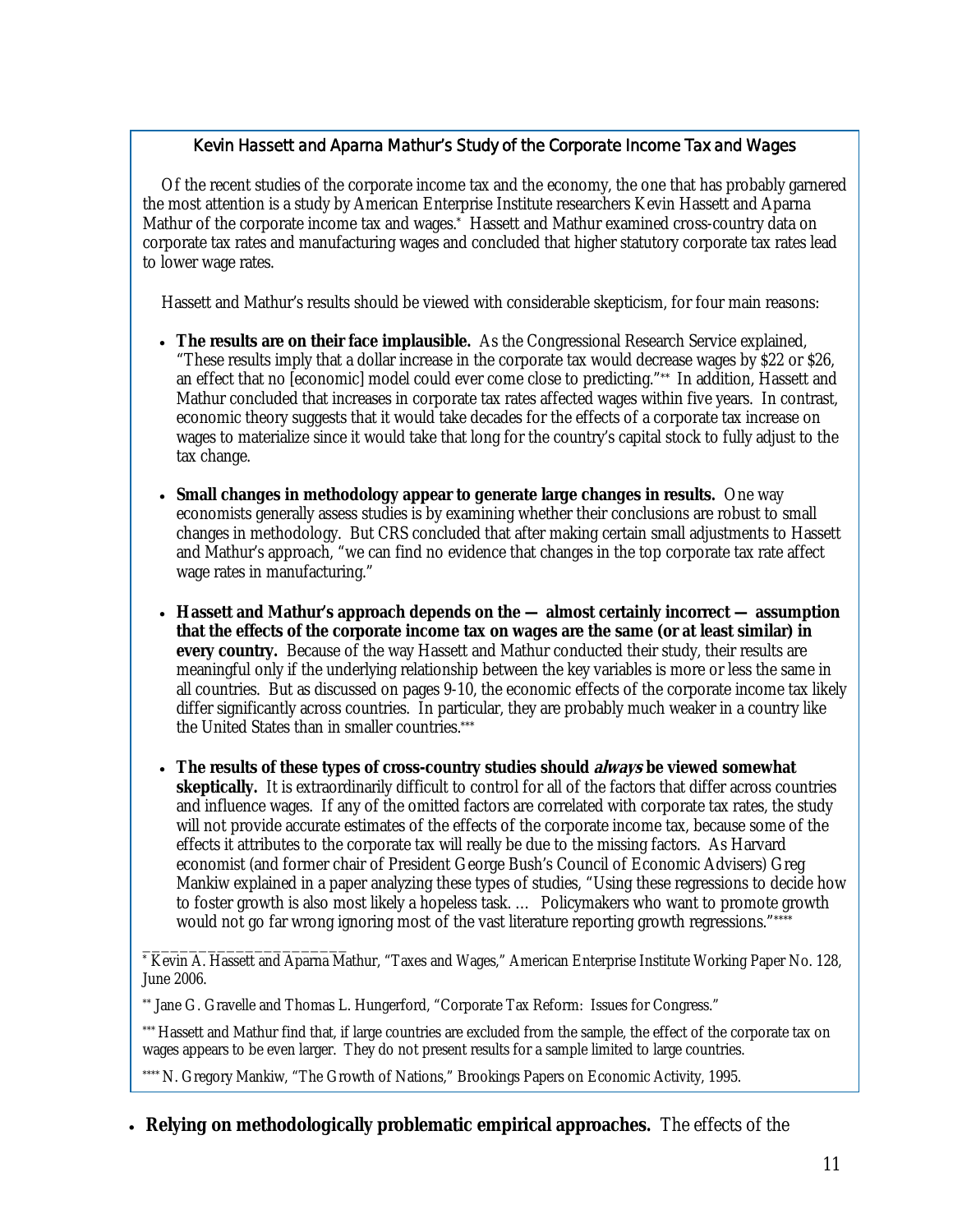corporate income tax on investment and wages are difficult to study, particularly since, when studying questions like these, economists generally do not have the option of running controlled experiments. That is, economists do not have the opportunity to pick the 15 most similar countries, tell them how to set their corporate income tax rates, require them to set otherwise identical public policy, and then watch for 50 years to see what happens. As a result, many of the claims about the corporate income tax rely on studies that simply examine the existing cross-country variation in corporate tax rates and economic outcomes and attempt to draw conclusions. But countries differ in innumerable ways besides their tax rates, and these other differences, taken together, have a much larger impact on investment and growth than the corporate income tax does.

Most academic studies do attempt to control for these other differences using statistical techniques. But when the Congressional Research Service recently examined the literature on the corporate income tax, it found that, in at least some of the recent studies, the controls were inadequate. When CRS replicated these studies with additional controls, or simply with slightly different statistical approaches, it found that the results about the corporate income tax and the economy became much weaker or disappeared.<sup>30</sup> (One study of the economic effects of the corporate income tax has received particular attention recently: Kevin Hassett and Aparna Mathur's paper on the effect of the corporate tax on wages. For a discussion of that study, see the box on page 11.)

 Most mainstream economists would probably agree that the jury is still out on how the corporate income tax affects the location of investment and how much of the tax is borne by workers in the form of lower wages. (University of Michigan economist James Hines, another of the foremost experts on the corporate income tax, commented recently that the latter question is on his list of questions he would ask God, given the opportunity.) But claims that these questions have been settled in favor of the view that the U.S. corporate income tax has large economic costs are not credible.

# II. Unpaid-For Corporate Rate Cuts Would Do Little to Improve Aggregate Economic Performance and Would Likely Leave Most Americans Worse Off in the Long Run

 As discussed above, claims that the U.S. corporate tax rate represents an economic emergency rest on flawed characterizations of both the U.S. corporate tax burden and the economic evidence regarding the corporate income tax. Nonetheless, some have urged that the corporate tax rate be

 $\overline{a}$ 

<sup>&</sup>lt;sup>30</sup> Jane G. Gravelle and Thomas L. Hungerford, "Corporate Tax Reform: Issues for Congress." The studies CRS examined were: Kimberly A. Clausing, "Corporate Tax Revenues in OECD Countries," *International Tax and Public Finance*, April 2007; Michael P. Devereux, "Developments in Taxation of Corporate Profits in the OECD Since 1965: Rates, Bases, and Revenues," May 2006; Alex Brill and Kevin Hassett, "Revenue Maximizing Corporate Income Tax Rates," American Enterprise Institute Working Paper No. 137, July 2007; Simeon Djankov, Tim Ganser, Caralee McLiesh, Rita Ramalho, and Andrei Shleifer, "The Effect of Corporate Taxes on Investment and Entrepreneurship," National Bureau of Economic Research Working Paper No. 13756, January 2008; Mihir A. Desai, C. Fritz Foley, and James R. Hines, Jr., "Labor and Capital Shares of the Corporate Tax Burden: International Evidence," prepared for the Urban-Brookings Tax Policy Center and International Tax Policy Forum Conference, "Who Pays the Corporate Income Tax in an Open Economy?" December 18, 2007; Rachel Alison Felix, "Passing the Burden: Corporate Tax Incidence in Open Economies," November 2006; and Kevin A. Hassett and Aparna Mathur, "Taxes and Wages," American Enterprise Institute Working Paper No. 138, June 2006.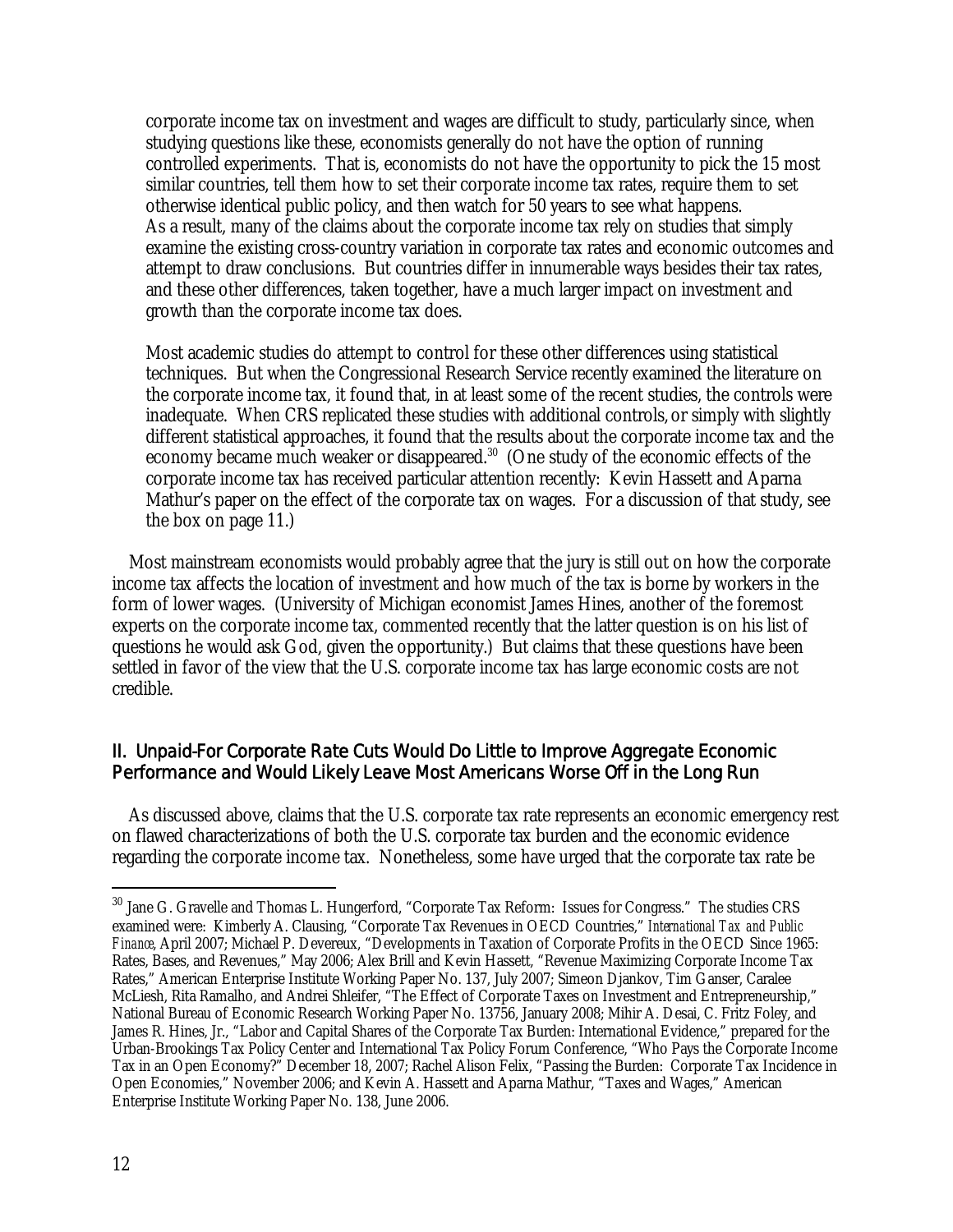lowered immediately and "without raising taxes." This could involve paying for a corporate tax cut by cutting programs, an approach that would have highly regressive effects (as discussed below). More realistically, it would involve "paying for" the rate cut, at least in the short run, by running higher deficits.<sup>31</sup>

 A deficit-financed cut in the corporate income tax rate would have two opposing effects on the economy. On the one hand, it could potentially benefit the economy by encouraging investment in the United States and perhaps reducing some of the other economic distortions caused by the corporate tax. On the other hand, the higher deficits that would result from the tax cut would have negative economic effects, because deficits reduce national saving. (National saving is the sum of private and public saving. Budget deficits constitute government *dis*saving, or negative saving, because when the federal government runs a deficit, it pays for the shortfall by borrowing money from the private sector. This borrowing consumes a portion of private saving and lowers net national saving.) Decreases in national saving make fewer funds available for investment in the United States, which decreases the size of the U.S. capital stock. With less capital available, future workers are less productive, and the decreased productivity lowers national income.<sup>32</sup>

 The ultimate effect of an unpaid-for cut in the corporate income tax on the economy depends on the relative magnitude of these two effects. When the Joint Committee on Taxation modeled such a tax cut, it found that the negative effects of higher deficits dominated: the unpaid-for corporate rate cut slightly *decreased* economic growth over the long run.<sup>33</sup> A recent study by Alan Viard of the American Enterprise Institute and John Diamond of the Baker Institute found that a deficitfinanced corporate rate cut would modestly increase economic *output* but would *reduce* long-run economic *wellbeing*.<sup>34</sup> Under different but still plausible assumptions, an unpaid-for rate cut might have modest economic benefits, but it still would be unlikely to generate large gains.

# Corporate Rate Cuts Would Be Very Regressive

 Traditionally, analysts have assumed that the burden of the corporate income tax is borne by all owners of capital.<sup>35</sup> Under that assumption (which is currently used by the Congressional Budget

 $\overline{a}$ 31 Some analysts have suggested paying for a corporate rate cut by increasing individual-level taxes on investment income. This approach would not add to deficits or make the tax code less progressive, and it would have certain advantages in a more open global economy. Since U.S. residents generally pay U.S. income tax on the returns to both their U.S. and foreign investment, investor-level taxes do not encourage moving investment to lower-tax countries. For further discussion, see Jane G. Gravelle and Thomas Hungerford, "Corporate Tax Reform: Issues for Congress."

<sup>&</sup>lt;sup>32</sup> A reduction in national saving could also lead to an increase in U.S. borrowing from abroad and, thus, an increase in foreign investment in the United States. To the extent that reductions in national saving lead to increased foreign borrowing, they do not lower U.S. domestic investment or future U.S. labor productivity. However, they still reduce future national income, because the income earned on investments made by foreign lenders accrues to those foreign lenders, rather than remaining in the United States. For a more in-depth discussion, see Aviva Aron-Dine and Robert Greenstein, "Economic Effects of the Pay-As-You-Go Rule," Center on Budget and Policy Priorities, March 19, 2007, http://www.cbpp.org/3-19-07bud.htm.

<sup>33</sup> Joint Committee on Taxation, "Macroeconomic Analysis of Various Proposals to Provide \$500 Billion in Tax Relief."

<sup>34</sup> Alan D. Viard and John W. Diamond, "Welfare and Macroeconomic Effects of Deficit-Financed Tax Cuts: Lessons From CGE Models," Prepared for American Enterprise Institute Conference: "Tax Policy Lessons From the 2000s," May 30, 2008, http://www.aei.org/docLib/20080527\_DiamondandViardPaper.pdf.

<sup>35</sup> The corporate income tax is believed to affect investors in noncorporate businesses and other owners of capital as well as corporations. To see why, consider what would happen if a corporate income tax were imposed for the first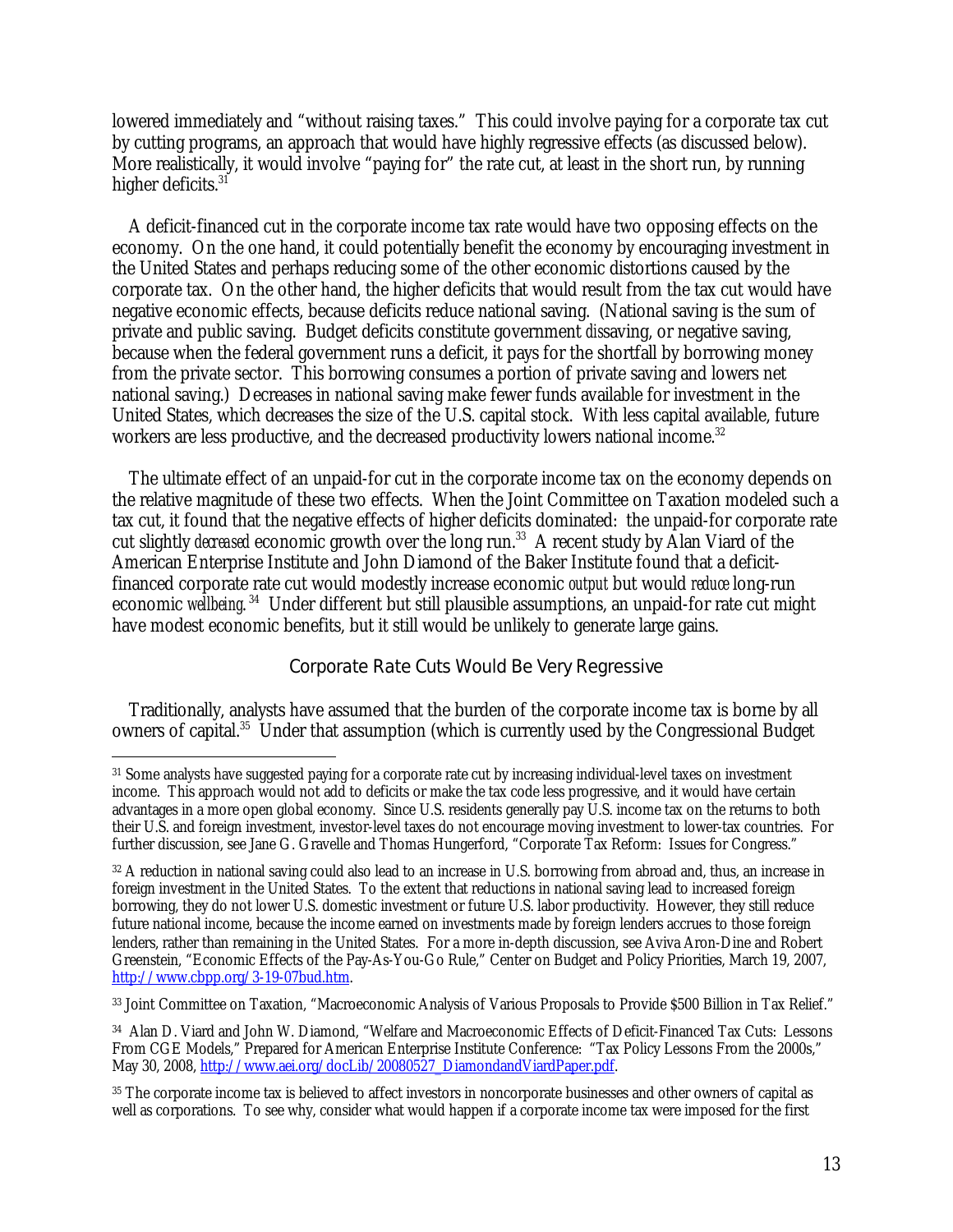Office, the Treasury Department, and the Urban-Brookings Tax Policy Center, among others), corporate tax cuts are extremely regressive, because capital income is heavily concentrated at the top of the income scale. As Table 1 shows, households in the bottom four-fifths of the income distribution would receive only very small benefits from a large (\$50 billion per year) corporate tax cut, while more than half the benefits would go to the top 1 percent of households (those with incomes above \$450,000), and more than a third would go to the top 0.1 percent of households (those with incomes above \$2.1 million).

| Table 1: Distribution of a \$50 Billion Corporate Tax Cut,<br><b>Assuming Benefits All Go To Investors</b> |                 |                           |                                         |  |  |
|------------------------------------------------------------------------------------------------------------|-----------------|---------------------------|-----------------------------------------|--|--|
|                                                                                                            | Average Tax Cut | Share of Total<br>Tax Cut | Percent Increase in<br>After-Tax Income |  |  |
| <b>Bottom Quintile</b>                                                                                     | \$15            | 0.9%                      | 0.2%                                    |  |  |
| <b>Second Quintile</b>                                                                                     | \$35            | 2.2%                      | 0.2%                                    |  |  |
| <b>Middle Quintile</b>                                                                                     | \$55            | 3.4%                      | 0.2%                                    |  |  |
| <b>Fourth Quintile</b>                                                                                     | \$130           | 7.8%                      | 0.2%                                    |  |  |
| <b>Top Quintile</b>                                                                                        | \$1,400         | 84.9%                     | 0.9%                                    |  |  |
| Top 1 Percent                                                                                              | \$18,600        | 55.4%                     | 2.1%                                    |  |  |
| Top 0.1 Percent                                                                                            | \$120,000       | 35.8%                     | 3.0%                                    |  |  |

Source: CBPP calculations based on Urban-Brookings Tax Policy Center data on the distribution of the corporate income tax in 2007.

 As discussed on pages 9-12, some have argued that a portion or even the majority of the corporate income tax is borne by workers in the form of lower wages. In response to this argument, the Treasury Department has on occasion provided alternative distributional estimates that assume that half the corporate income tax is borne by workers.

| Table 2: Distribution of a \$50 Billion Corporate Tax Cut,<br>Assuming Benefits Go Half to Investors and Half to Workers |                 |                |                     |  |  |
|--------------------------------------------------------------------------------------------------------------------------|-----------------|----------------|---------------------|--|--|
|                                                                                                                          | Average Tax Cut | Share of Total | Percent Increase in |  |  |
|                                                                                                                          |                 | Tax Cut        | After-Tax Income    |  |  |
| <b>Bottom Quintile</b>                                                                                                   | \$20            | 1.3%           | 0.3%                |  |  |
| Second Quintile                                                                                                          | \$65            | 4.0%           | 0.4%                |  |  |
| Middle Quintile                                                                                                          | \$135           | 8.1%           | 0.4%                |  |  |
| <b>Fourth Quintile</b>                                                                                                   | \$255           | 15.2%          | 0.5%                |  |  |
| <b>Top Quintile</b>                                                                                                      | \$1,200         | 70.9%          | 0.8%                |  |  |
| Top 1 Percent                                                                                                            | \$11,100        | 33.1%          | 1.2%                |  |  |
| Top 0.1 Percent                                                                                                          | \$66,200        | 19.8%          | 1.6%                |  |  |

Source: CBPP calculations based on Urban-Brookings Tax Policy Center data on the distribution of the corporate income tax and wage and salary income in 2007.

 Table 2 shows that, even under this alternative assumption, the distribution of a corporate tax cut is quite regressive. About a third of the benefits go to the top 1 percent, and about a fifth go to the top 0.1 percent. Middle- and low-income households receive tax cuts that are far smaller — both in dollar terms and measured as a share of income — than those going to high-income households.

time. Investors would leave the corporate sector, where they would have to pay the tax, for the noncorporate sector. This capital flight would occur until the abundance of funds in the noncorporate sector drove down pre-tax returns in that sector enough that after-tax returns were the same in both sectors; thus, the noncorporate sector would bear part of the tax.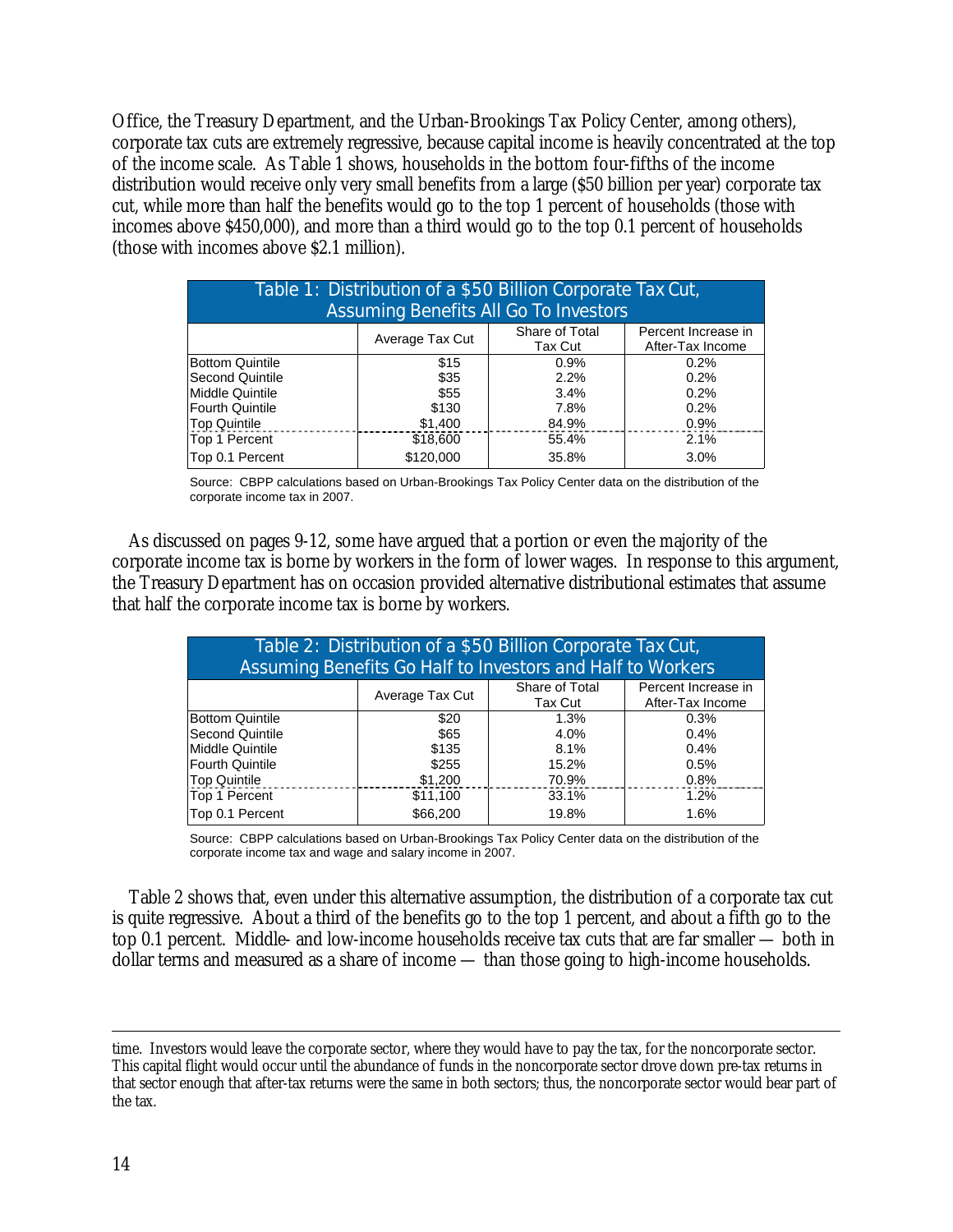#### In the Long Run, Most Americans Would Probably Be Worse Off

The above figures do not tell the whole story. They show only who would benefit from a corporate rate cut, not who would ultimately pay for it. Even under the most optimistic assumptions, a corporate rate cut would not pay for itself, $36$  nor could it be financed with higher deficits forever, especially since the nation is already on an unsustainable fiscal path. Eventually, today's unpaid-for tax cuts will have to be offset with tomorrow's tax increases or program cuts.

 As the tables above show, corporate tax cuts themselves do very little for households in the middle and bottom of the income scale. Yet these households would be hurt if government services ultimately were cut back to pay for a corporate rate cut or if less progressive taxes were increased.

 A simple calculation helps illustrate the consequences. Suppose that the corporate rate cut were eventually paid for in such a manner that the cost were split equally among all households (i.e. such that each household paid the same dollar amount to finance the tax cut). Something close to this scenario could occur if the tax cut were ultimately financed entirely with cuts in government programs.37

| Table 3: Distribution of a \$50 Billion Corporate Rate Cut,<br>Assuming Benefits Go Half to Investors & Half to Workers and<br><b>Financing Costs Are Split Equally Among Households</b> |                   |                                       |  |  |  |
|------------------------------------------------------------------------------------------------------------------------------------------------------------------------------------------|-------------------|---------------------------------------|--|--|--|
| Income Group                                                                                                                                                                             | Average Gain/Loss | Percent Change in After-Tax<br>Income |  |  |  |
| <b>Bottom Quintile</b>                                                                                                                                                                   | $-$ \$310         | $-4.0%$                               |  |  |  |
| Second Quintile                                                                                                                                                                          | $-$270$           | $-1.4%$                               |  |  |  |
| <b>Middle Quintile</b>                                                                                                                                                                   | $-$200$           | $-0.6%$                               |  |  |  |
| <b>Fourth Quintile</b>                                                                                                                                                                   | $-$ \$80          | $-0.2%$                               |  |  |  |
| <b>Top Quintile</b>                                                                                                                                                                      | +\$850            | $+0.6%$                               |  |  |  |
| Top 1 Percent                                                                                                                                                                            | $+ $10,700$       | $+1.2%$                               |  |  |  |
| Top 0.1 Percent                                                                                                                                                                          | $+$ \$65,800      | $+1.6%$                               |  |  |  |

Source: CBPP calculations based on Urban-Brookings Tax Policy Center data.

 Table 3 shows the results. High-income households would gain, on average, from the combination of a corporate rate cut and the measures needed to finance it — even if one assumes that half of the benefits of a cut in the corporate income tax go to workers. But low- and middleincome households would lose, with the lowest-income households losing an average of 4 percent of their annual after-tax incomes.

<sup>-</sup>36 For example, in the Joint Tax Committee's scenario that uses the most optimistic economic assumptions and also assumes that the corporate rate cut would be fully paid for with spending cuts, the additional economic growth generated by the tax cut would come nowhere near to paying for the tax cut's cost. See also Jane G. Gravelle and Thomas L. Hungerford, "Corporate Tax Reform: Issues for Congress" for a discussion of claims that the U.S. is on the wrong side of the "corporate Laffer Curve." Gravelle and Hungerford note, "The issue of a Laffer Curve has not been a part of the debate [over the corporate income tax in the past] because the notion of a revenue maximizing tax rate other than at very high tax rates is inconsistent with most of the models of the corporate tax."

<sup>&</sup>lt;sup>37</sup> This is also the financing assumption most commonly used in economic simulations aimed at calculating the efficiency benefits of tax cuts.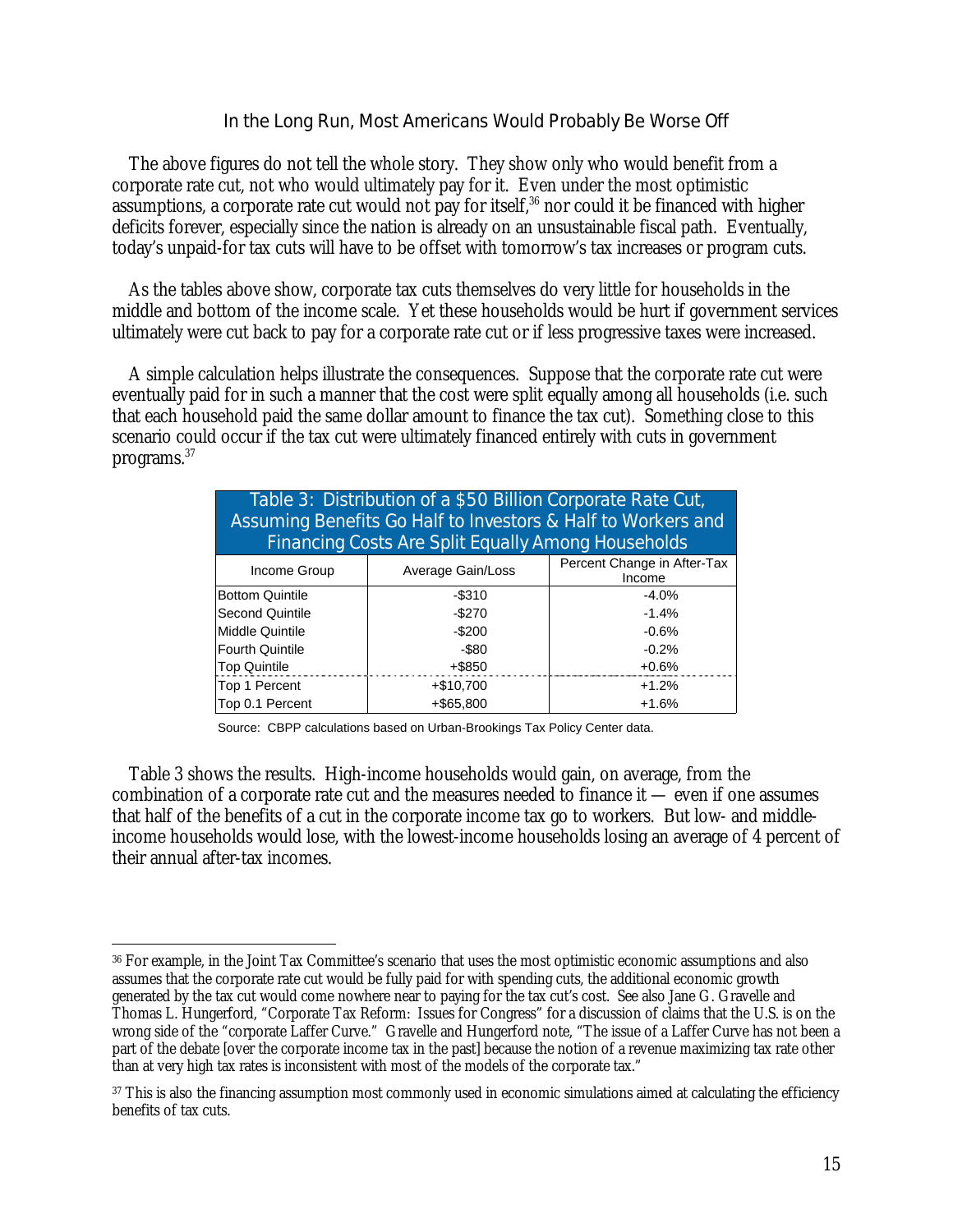# III. Opportunities Exist for Fiscally Responsible and Economically Beneficial Corporate Tax Reforms

Given its likely effects on the economy and the distribution of income, an unpaid-for corporate income tax cut would not be desirable. There are, however, numerous other options for corporate tax reform that would be both fiscally responsible and economically beneficial. For example, a reform that reduced the corporate statutory tax rate and recouped the lost revenue through changes that narrowed the discrepancies in effective tax rates among different types of corporate investment would likely benefit the economy, while avoiding the problems discussed above.

# The U.S. Corporate Tax Treats Different Types of Investment Very Differently

 As discussed above, *effective* U.S. corporate tax rates are much lower than the statutory corporate rate. Equally noteworthy are the large differences in effective tax rates on different types of investment.

 Table 4 shows the Congressional Budget Office's estimates of effective marginal tax rates on corporate investment in different categories of assets. The first column shows the effective *corporate*  tax rates; the second column shows the total effective tax rates, taking into account both corporate taxes and the taxes investors pay on returns paid out as dividends, capital gains, and interest. The total effective tax rates range from a high of 37 percent (for investment in computers and related equipment) to a low of 9 percent (for investment in petroleum and natural gas structures). Overall, CBO found that about a third of corporate investment is taxed at total effective rates (including investor-level taxes) above 30 percent, about a third at rates between 20 and 30 percent, and about a third at rates below 20 percent.<sup>38</sup>

 Effective tax rates also vary based on how investments are financed. Figure 2 shows the total effective marginal tax rates for equity- and debt-financed investment in machinery, including both corporate taxes and taxes on investors. While the effective tax rate on equity-financed investment in machinery is 36 percent, the effective tax rate on debt-financed investment in machinery is *minus* 6 percent, implying that other taxpayers are subsidizing such investment.39 (These rates are higher than those shown in Figure 1 because they include investor-level taxes on interest, dividends, and capital gains.)

 The far lower rate on debt-financed investment results from the fact that when a corporation issues debt to finance the purchase of an investment asset, it may claim *both* depreciation deductions, according to a specified depreciation schedule, *and* deductions for the interest it pays on the debt. (In contrast, firms that finance investment with equity claim depreciation deductions but do not claim deductions when they pay dividends to their investors.)

 $\overline{a}$ 38 Congressional Budget Office, "Taxing Capital Income: Effective Tax Rates and Approaches to Reform," October 2005. The effective tax rates included in CBO's published analysis incorporate both corporate and personal taxes on investment income. Effective tax rates reflecting only the corporate income tax are drawn from CBO's back-up spreadsheet, available at http://cbo.gov/doc.cfm?index=7698.

<sup>39</sup> An obvious question is why businesses would ever finance investment by issuing stock, given that debt-financed investment is taxed at much lower rates. Economists are not sure of the answer to this question, though various theories have been proposed. For a review of the literature, see Roger Gordon and Martin Dietz, "Dividends and Taxes," National Bureau of Economic Research Working Paper No. 12292, June 2006.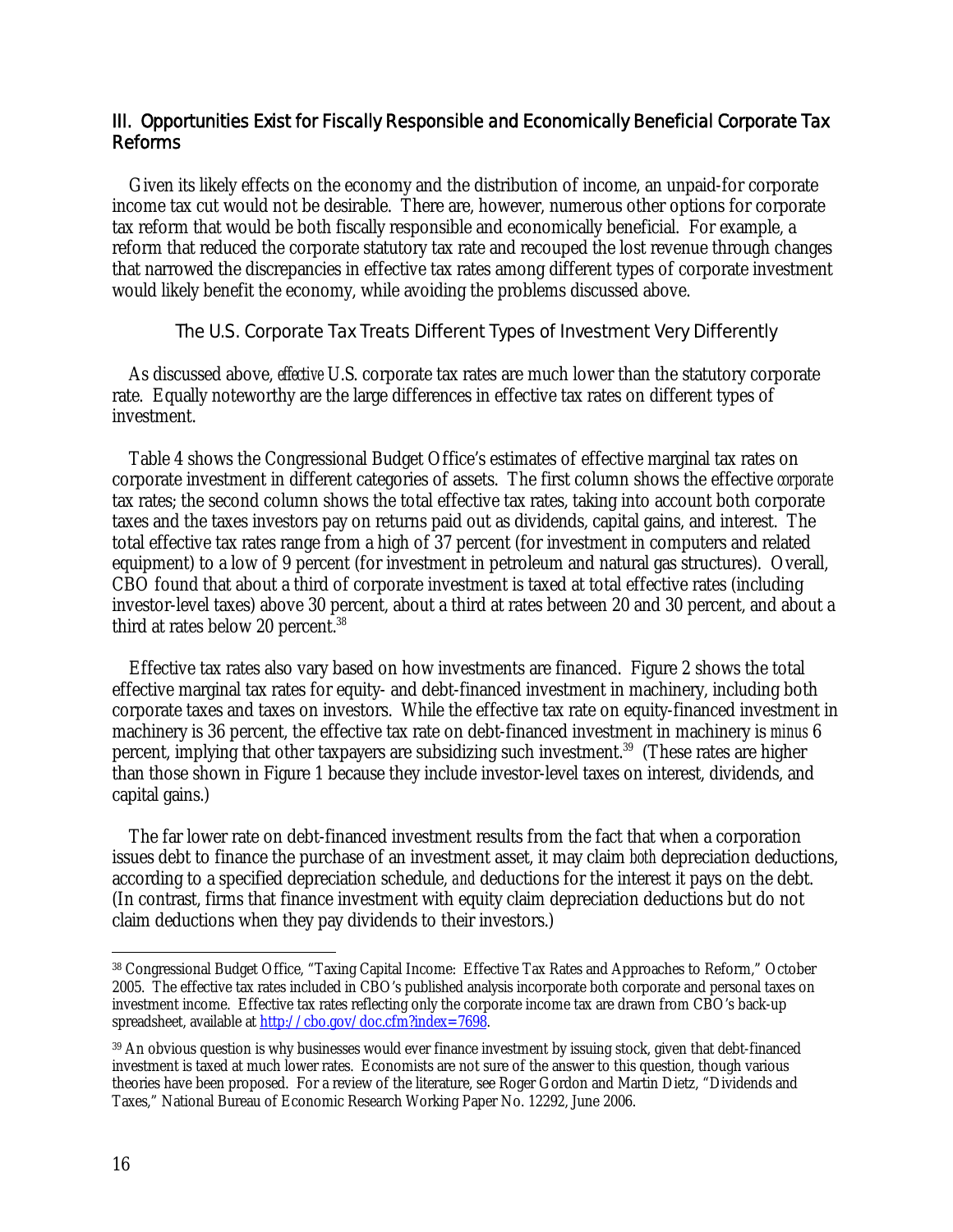If deductions for interest were appropriately calculated and if tax depreciation rules matched economic depreciation (that is, if businesses wrote off the cost of investments at the rate at which the investments actually depreciate in value) this would result in a zero effective tax rate on debtfinanced investment at the firm level. Investors would then pay individual income tax on the interest payments they received, and debt-financed investment would be taxed at the investors' marginal rates. But in fact, the current tax system departs from this model in three respects:

- Current tax rules effectively allow businesses to deduct part of the principal of the loan, not just the interest.<sup>40</sup>
- Depreciation rules for many assets allow businesses to depreciate their investments much more rapidly than those investments actually lose value.
- Many investors such as pension funds and foundations — are taxexempt entities and hence pay no tax on the interest payments they receive.

Together, these factors result in negative effective marginal tax rates on debt-financed investment, even when the taxes that investors pay on the interest payments they receive are included.

| <b>Corporate Investment By Asset Type</b>     |                 |                     |  |  |
|-----------------------------------------------|-----------------|---------------------|--|--|
|                                               | Effective Rate, | Effective Rate,     |  |  |
|                                               | Corporate       | Including Investor- |  |  |
|                                               | Taxes Only      | Level Taxes         |  |  |
| Petroleum and Natural-Gas Structures          | $-2.2%$         | 9.2%                |  |  |
| <b>Mining Structures</b>                      | $-1.7%$         | 9.5%                |  |  |
| Railroad Equipment                            | 0.4%            | 11.4%               |  |  |
| Aircraft                                      | 3.8%            | 14.5%               |  |  |
| Specialized Industrial Machinery              | 4.3%            | 14.9%               |  |  |
| <b>Household Furniture</b>                    | 4.6%            | 15.1%               |  |  |
| <b>Fabricated Metal Products</b>              | 4.9%            | 15.5%               |  |  |
| Residential Equipment                         | 5.8%            | 16.2%               |  |  |
| Ships and Boats                               | 6.1%            | 16.5%               |  |  |
| <b>Construction Machinery</b>                 | 6.3%            | 16.7%               |  |  |
| <b>Communication Structures</b>               | 6.7%            | 17.0%               |  |  |
| <b>General Industrial Equipment</b>           | 7.0%            | 17.3%               |  |  |
| Construction Tractors                         | 7.1%            | 17.4%               |  |  |
| <b>Household Appliances</b>                   | 7.3%            | 17.5%               |  |  |
| <b>Communications Equipment</b>               | 7.6%            | 17.8%               |  |  |
| Other Trucks, Buses, and Truck Trailers       | 8.0%            | 18.2%               |  |  |
| <b>Light Trucks</b>                           | 8.0%            | 18.2%               |  |  |
| <b>Other Furniture</b>                        | 8.4%            | 18.5%               |  |  |
| <b>Electric Structures</b>                    | 8.5%            | 18.6%               |  |  |
| Photocopy and Related Equipment               | 8.7%            | 18.8%               |  |  |
| <b>Metal-Working Machinery</b>                | 8.9%            | 19.0%               |  |  |
| <b>Other Power Structures</b>                 | 8.9%            | 19.0%               |  |  |
| Nonmedical Instruments                        | 10.0%           | 20.0%               |  |  |
| Railroads                                     | 10.1%           | 20.1%               |  |  |
| Agricultural Machinery                        | 10.2%           | 20.2%               |  |  |
| Medical Equipment and Instruments             | 10.4%           | 20.4%               |  |  |
| Farm Structures                               | 10.9%           | 20.8%               |  |  |
| Other Equipment                               | 11.8%           | 21.5%               |  |  |
| Mining and Oil-Field Machinery                | 12.2%           | 21.9%               |  |  |
| Service Industry Machinery                    | 12.5%           | 22.2%               |  |  |
| Farm Tractors                                 | 13.1%           | 22.7%               |  |  |
| <b>Steam Engines</b>                          | 13.3%           | 22.9%               |  |  |
| <b>Residential Buildings</b>                  | 14.4%           | 23.8%               |  |  |
| <b>Other Electrical Equipment</b>             | 15.5%           | 24.8%               |  |  |
| <b>Electric Transmission and Distribution</b> | 15.5%           | 24.9%               |  |  |
| <b>Internal Combustion Engines</b>            | 18.3%           | 27.3%               |  |  |
| <b>Hospitals and Special Care</b>             | 19.4%           | 28.4%               |  |  |
| <b>Educational Buildings</b>                  | 19.4%           | 28.4%               |  |  |
| Office & Accounting Equipment                 | 19.4%           | 28.4%               |  |  |
| Software                                      | 20.2%           | 29.1%               |  |  |
| <b>Other Structures</b>                       | 20.7%           | 29.5%               |  |  |
| Automobiles                                   | 20.9%           | 29.7%               |  |  |
| <b>Office Buildings (Including Medical)</b>   | 21.5%           | 30.2%               |  |  |
| <b>Commercial Buildings</b>                   | 21.7%           | 30.4%               |  |  |
| <b>Other Buildings</b>                        | 21.9%           | 30.6%               |  |  |
| Land                                          | 22.4%           | 31.0%               |  |  |
| <b>Manufacturing Buildings</b>                | 23.8%           | 32.2%               |  |  |
| Inventories                                   | 26.3%           | 34.4%               |  |  |
| <b>Computers and Peripheral Equipment</b>     | 29.0%           | 36.9%               |  |  |

**Table 4: Effective Marginal Tax Rates On** 

Source: Congressional Budget Office

 $\overline{a}$ 40 When businesses repay a loan, they repay both interest and principal, but they are supposed to be allowed to deduct only interest payments. However, under current tax rules, interest is effectively calculated by simply subtracting the original loan from the total payments made. This ignores the fact that businesses must generally repay the original loan plus an inflation adjustment. Under current tax rules, this inflation adjustment — which is really just part of paying back the loan principal — is tax deductible, contributing to negative effective tax rates on debt-financed investment.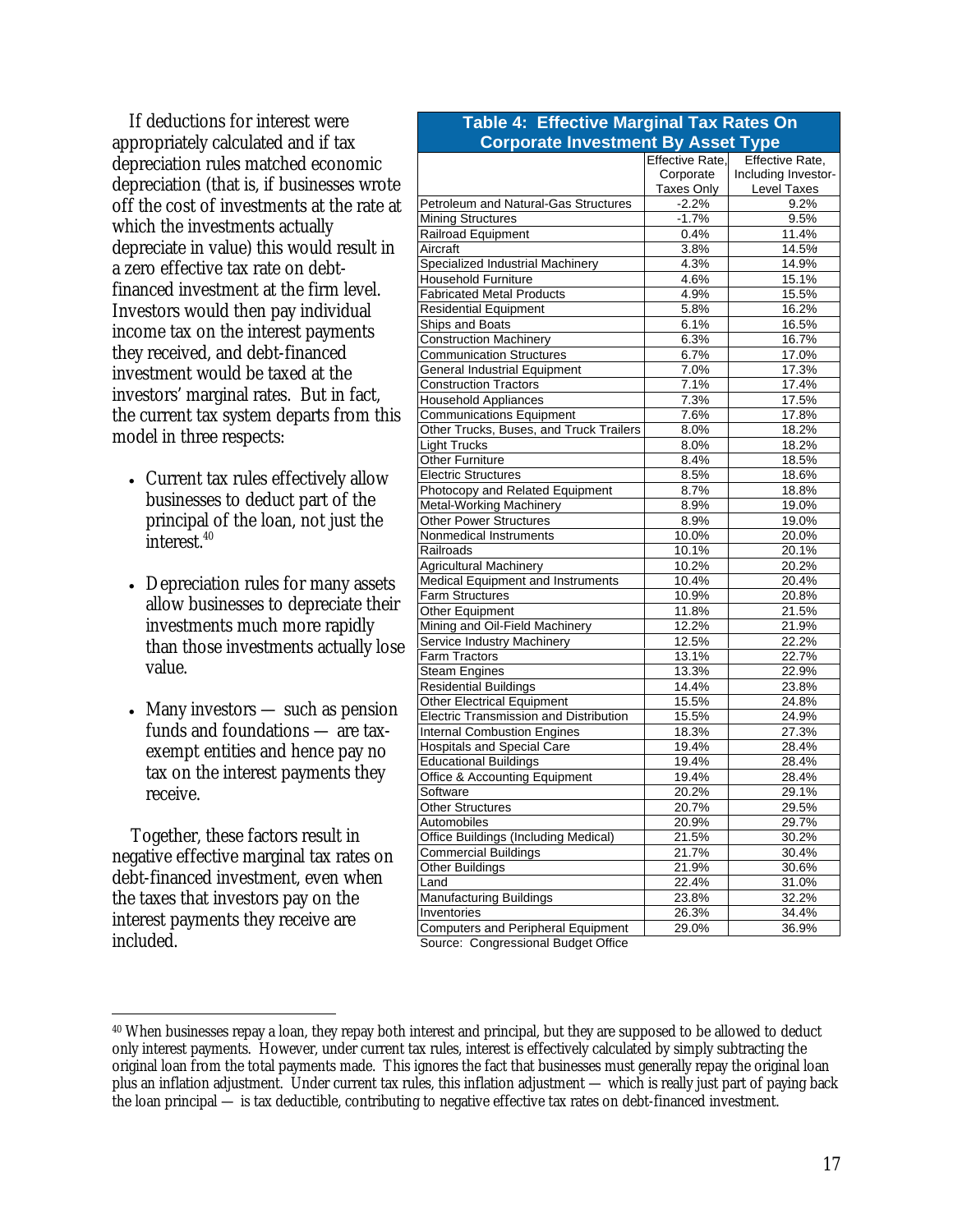CBO separately calculated corporate effective tax rates for equity- and debtfinanced corporate investment for each of the asset classes shown in Table 4. It found that the effective marginal corporate tax rate on debt-financed investment is negative for almost every asset class. It also found that the rate of tax paid on a given type of investment depends heavily on how the investment is financed. For example, the effective tax rate on debt-financed investment in structures is -8 percent, as compared to the 26 percent rate on equityfinanced investment in the same assets.



Finally, CBO estimated that the overall

effective tax rate on noncorporate investment is about a fifth lower than the overall effective tax rate on corporate investment.

# Leveling the Playing Field Would Benefit the Economy

 Generally speaking, a tax system is more efficient when it is neutral between similar activities. Rather than having tax rates determine how people allocate resources, it is better for the tax system to create a level playing field. In fact, when economists talk about how taxes can harm the economy, they simply mean that a tax may lead individuals and firms to allocate resources differently than they otherwise would. As Brookings Institution economist and Hamilton Project director Jason Furman explained in testimony to the Senate Finance Committee, "The primary purpose of the tax system is to raise the revenue needed to pay for government spending. As such, the goal is to raise the revenue without distorting the decisions that individuals and firms make for purely economic reasons."41

While some of the economic distortions associated with taxes are basically inevitable — virtually any tax system will tax work but not leisure, for instance, thus potentially leading people to work less — other distortions can be avoided if the tax system consistently taxes like activities alike. For example, if all forms of investment are taxed alike, the tax system will not affect decisions about what type of investment to undertake. That benefits the economy, since it means that investment dollars will be directed based on where they are expected to yield the highest return rather than on where they will receive the greatest tax benefit.

41 Jason Furman, "The Concept of Neutrality in Tax Policy," Testimony Before the U.S. Senate Committee on Finance Hearing on "Tax: Fundamentals in Advance of Reform," April 15, 2008, http://www.brookings.edu/~/media/Files/rc/testimonies/2008/0415\_tax\_neutrality\_furman/0415\_tax%20\_neutrality \_furman.pdf.

 $\overline{a}$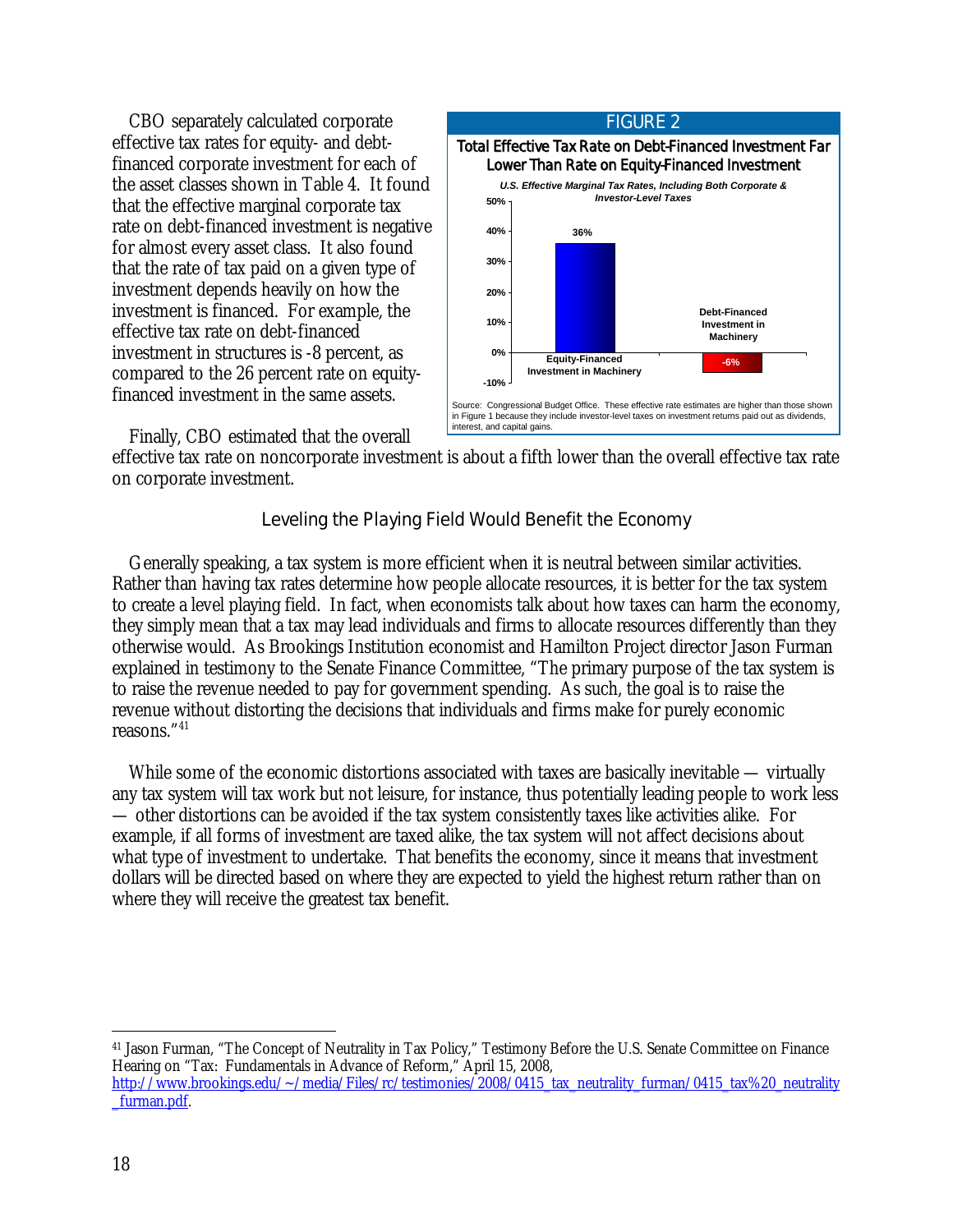#### Allowing Expensing Without *Disallowing* the Deductibility of Interest Would Worsen Distortions and Create Massive Tax Sheltering Opportunities

Some have proposed that instead of or in addition to reducing the corporate income tax rate, it would be desirable to replace depreciation with full or partial "expensing" for at least some categories of investment. This would involve allowing businesses to deduct all or a larger share of the cost of investments up front, instead of claiming depreciation deductions over a period of years as the investment actually declines in value.\*

As discussed on pages 16-20, debt-financed investment is already taxed at negative effective rates, in part because businesses are often permitted to claim depreciation deductions more rapidly than their investments actually depreciate. Allowing full expensing of investment would greatly exacerbate this problem, making the effective tax rate on debt-financed corporate investment considerably *more* negative.

This is why tax experts almost uniformly insist that any shift to expensing would need to be coupled with the elimination of the deduction for corporate interest payments. President Bush's Advisory Panel on Tax Reform explained, "allowing both expensing of new investments *and* an interest deduction would result in a net tax subsidy to new investment. Projects that would not be economical in a no-tax world might become viable just because of the tax subsidy. This would result in economic distortions and adversely impact economic activity."\*\*

Moving toward expensing while retaining the interest deduction also would create new tax sheltering opportunities, as former Congressional Budget Office director (and current advisor to Senator John McCain) Douglas Holtz-Eakin has observed: "It is a huge loophole to have [both] expensing and interest deductions."\*\*\* Moreover, by further lowering overall effective corporate tax rates, expensing could cause a massive shift of unincorporated businesses into corporate form and also could encourage wealthy individuals to find ways to shelter their labor income in corporations. These effects would significantly increase both the revenue loss and the economic distortions that resulted from the policy.

\*\*\* Douglas Holtz-Eakin, quoted in Howard Gleckman, "McCain's X-Factor," TaxVox: The Tax Policy Center blog, http://taxvox.taxpolicycenter.org/blog/\_archives/2008/4/22/3654553.html.

 In contrast, the discrepancies in effective tax rates under the current corporate income tax lead to misallocation of investment, likely reducing economic output. The negative effective tax rate on debt is especially problematic in this regard, since it means that such investment actually receives a net subsidy through the tax system. This may lead businesses to undertake investments that are not worthwhile on their merits, simply in order to benefit from the subsidy.

 The discrepancy in effective corporate tax rates, and especially the negative effective tax rate on debt-financed investment, likely have other economic costs as well. As Furman observed, the disparity between debt and equity financing "encourages corporations to finance themselves more heavily through borrowing. This leverage in turn increases the financial fragility of the economy, an

\_\_\_\_\_\_\_\_\_\_\_\_\_\_\_\_\_\_\_\_\_\_\_\_\_\_\_\_\_\_\_\_ \*"Depreciation" is the term used to refer to an investment good's gradual loss in value over time (e.g. a five-year-old machine is generally worth less than a new machine). When businesses purchase an investment good, they are allowed to deduct the cost of the investment on their tax returns over a period of years. These deductions are intended to reflect the actual depreciation in the value of the investment and are referred to as depreciation deductions.

<sup>\*\*</sup> The President's Advisory Panel on Tax Reform, "Simple, Fair, and Pro-Growth: Proposals to Fix America's Tax System," November 2005, http://www.taxreformpanel.gov/final-report/.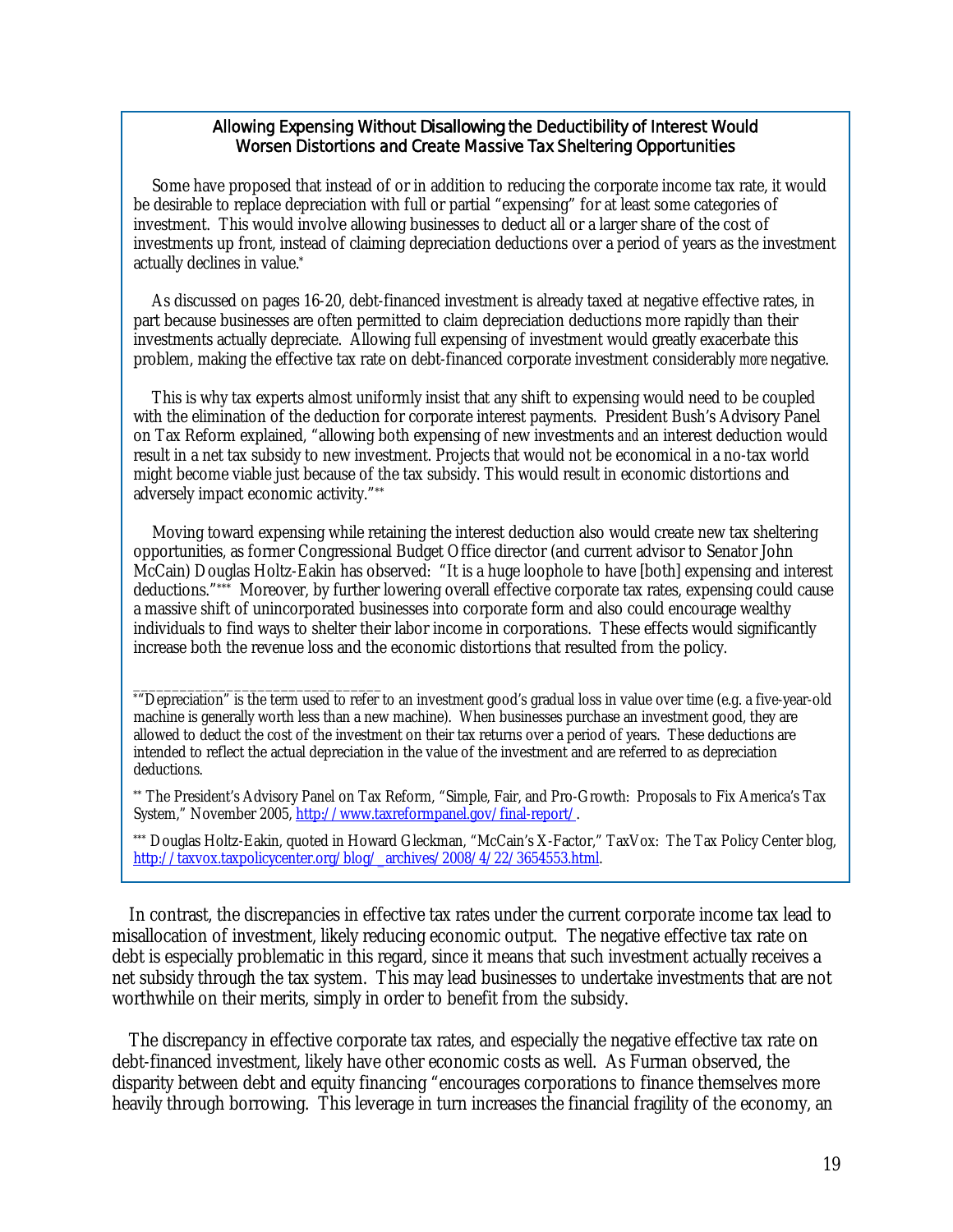effect we are seeing quite dramatically today."<sup>42</sup> (Some have proposed that, instead of or in addition to cutting the corporate income tax rate, it would be desirable to increase the share of investment that can be "expensed," i.e. deducted, up front. Adopting this proposal without also changing the tax treatment of debt-financed investment would exacerbate the problem of negative effective tax rates; see the box above.)

 Large discrepancies in effective tax rates also encourage wasteful, unproductive investments in tax planning because they create large financial incentives for individuals to seek ways to recharacterize their investments so as to pay tax at lower rates. In particular, large amounts of human and financial capital are devoted to devising ways to recharacterize equity as debt and to exploit the tax distinction between debt and equity to create tax shelters.

### *Examples of Reforms That Would Likely Improve Economic Efficiency*

 Taking steps to bring effective tax rates on different types of investment closer together would benefit the economy. Such reforms could be designed to be revenue neutral or even raise revenue while improving economic efficiency. Examples of such reforms include:

- **Eliminating tax breaks that favor one form of investment over another.** Two of the main factors behind the large differences in effective tax rates on different types of investment are inconsistent depreciation schedules and special tax breaks that favor one industry over others. Businesses are allowed to claim depreciation write-offs for many categories of investment more rapidly than the assets actually depreciate; meanwhile, other asset classes have to be depreciated more slowly than they actually lose value. Similarly, the benefits of corporate tax expenditures are distributed very unevenly; for example, the Qualified Production Activities Deduction significantly lowers effective rates for some industries while leaving rates largely unchanged for others. Addressing these two sets of issues would go a long way toward equalizing effective rates across asset classes, while also raising revenue that could be used to reduce the statutory corporate tax rate, for other public purposes, or for a combination of both.
- Leveling the playing field between debt and equity. The largest discrepancies in corporate effective tax rates result from the differential treatment of debt- and equity-financed investment. This distinction is also the basis for much corporate tax sheltering and tax avoidance activity, and steps to reduce it would likely improve economic efficiency. One option might be to tighten the rules surrounding the deduction for corporate interest payments. $43$
- **Closing loopholes that sharply reduce tax on U.S. firms operating abroad.** Experts differ on how to apply the principle of tax neutrality to firms operating internationally. Some think that the goal should be to tax U.S. firms' foreign investment at the same rates as their domestic investment, while others think the better approach is to exempt U.S. firms' foreign earnings from U.S. tax, so that U.S. firms would be taxed at the same rates as other firms operating in

 $\overline{a}$ 42 Jason Furman, "The Concept of Neutrality in Tax Policy."

<sup>43</sup> Jane Gravelle and Thomas Hungerford of the Congressional Research Service have suggested that this could be accomplished by effectively requiring firms to calculate interest by subtracting the *inflation-indexed* value of the loan, instead of the nominal value, from total payments. They estimate that this reform would raise about \$20 billion per year. See Jane G. Gravelle and Thomas L. Hungerford, "Corporate Tax Reform: Issues for Congress."